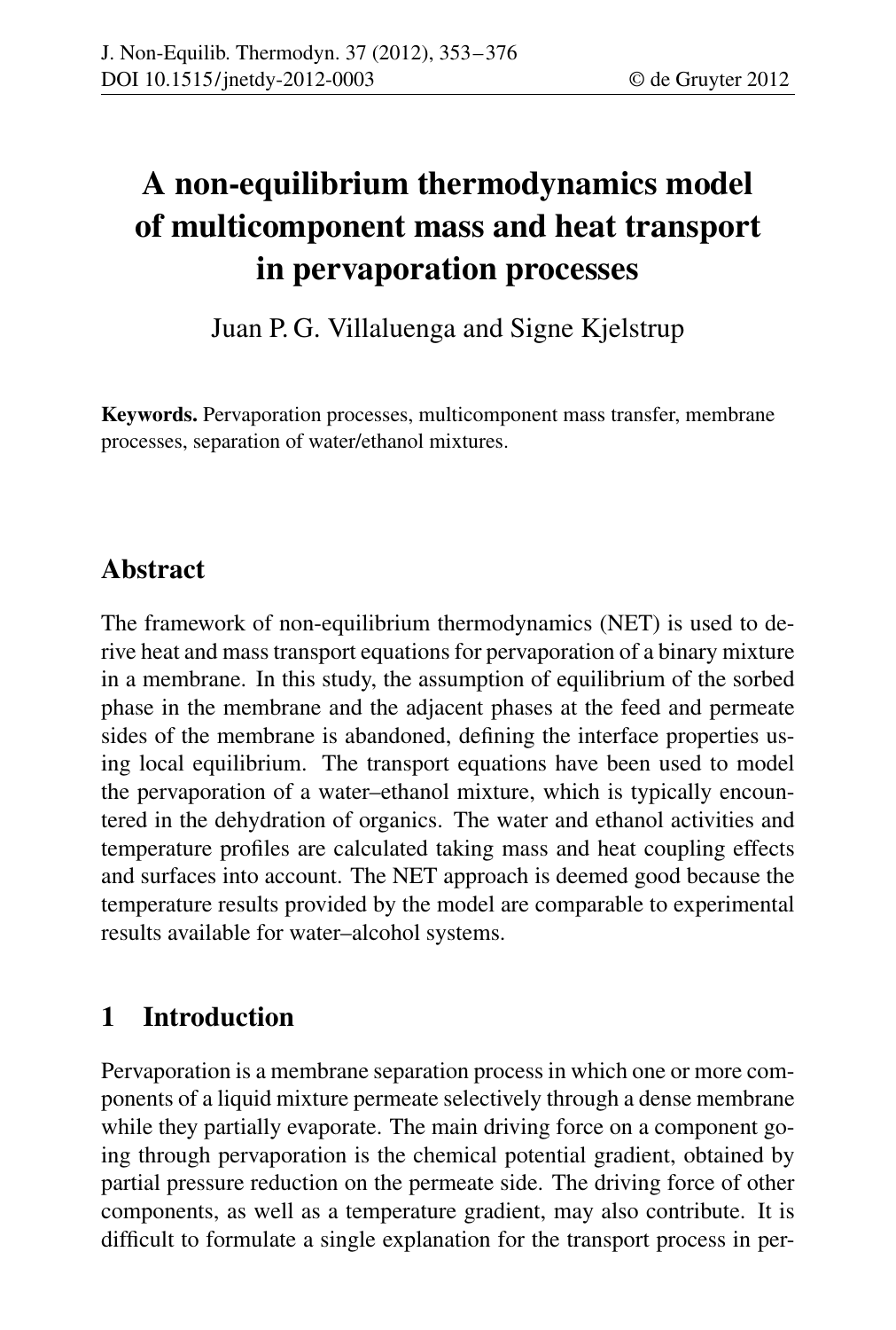vaporation because of the complicated permeant–permeant and permeant– membrane interactions, besides the phase transition from liquid to vapor. The liquid–vapor transition might well be rate limiting for the overall process in cases where large enthalpies of evaporation are involved. Particular attention should therefore be given to the energy balance, and how to include this. In addition, the absorption and desorption processes at the membrane surfaces have to be considered in the modeling of the overall process.

There are several approaches that describe mass transport in pervaporation: the solution–diffusion model, the pore-flow model, and the nonequilibrium thermodynamics approach. The solution–diffusion model was first adopted by Binning et al. to describe the mass transport through dense membranes in pervaporation, and has become the accepted pattern for this process by most researchers [1]. According to this model, pervaporation transport consists of three consecutive processes: selective sorption of the components from the feed liquid to the membrane surface, diffusion of the components in the membrane, and desorption of the components to the vapor phase on the permeate side of the membrane. One of the main criticisms of this model is due to the fact that the phase change occurring in the evaporation process – because the feed is in the liquid state whereas the permeate is in the vapor state – is not fully addressed. In general, the sorption and diffusion processes depend on the concentration of the components in the membrane; consequently, the solubility and diffusivity are concentrationdependent variables. A number of equations for mass transport have been formulated using different empirical expressions of concentration dependence of sorption and diffusion coefficients [2].

Matsuura and co-workers [3–5] proposed a transport model applicable to pervaporation on the basis of a pore-flow mechanism. In this model, it is assumed that there are bundles of straight cylindrical pores, which are in an isothermal condition, penetrating across the membrane. The distinguishing feature of the pore-flow model is that it assumes a liquid–vapor phase boundary inside the membrane, and the mass transport is considered to be a combination of liquid transport and vapor transport in series. Accordingly, the mass transport consists of three consecutive steps: (i) liquid transport from the pore inlet to a liquid–vapor phase boundary, (ii) evaporation at the phase boundary, and (iii) vapor transport from the boundary to the pore outlet. The applicability of the transport equations based on the pore-flow theory has been tested to analyze the effects of downstream pressure, temperature, and composition on the pervaporation performance of a variety of binary mixtures by using different polymeric membranes. One of the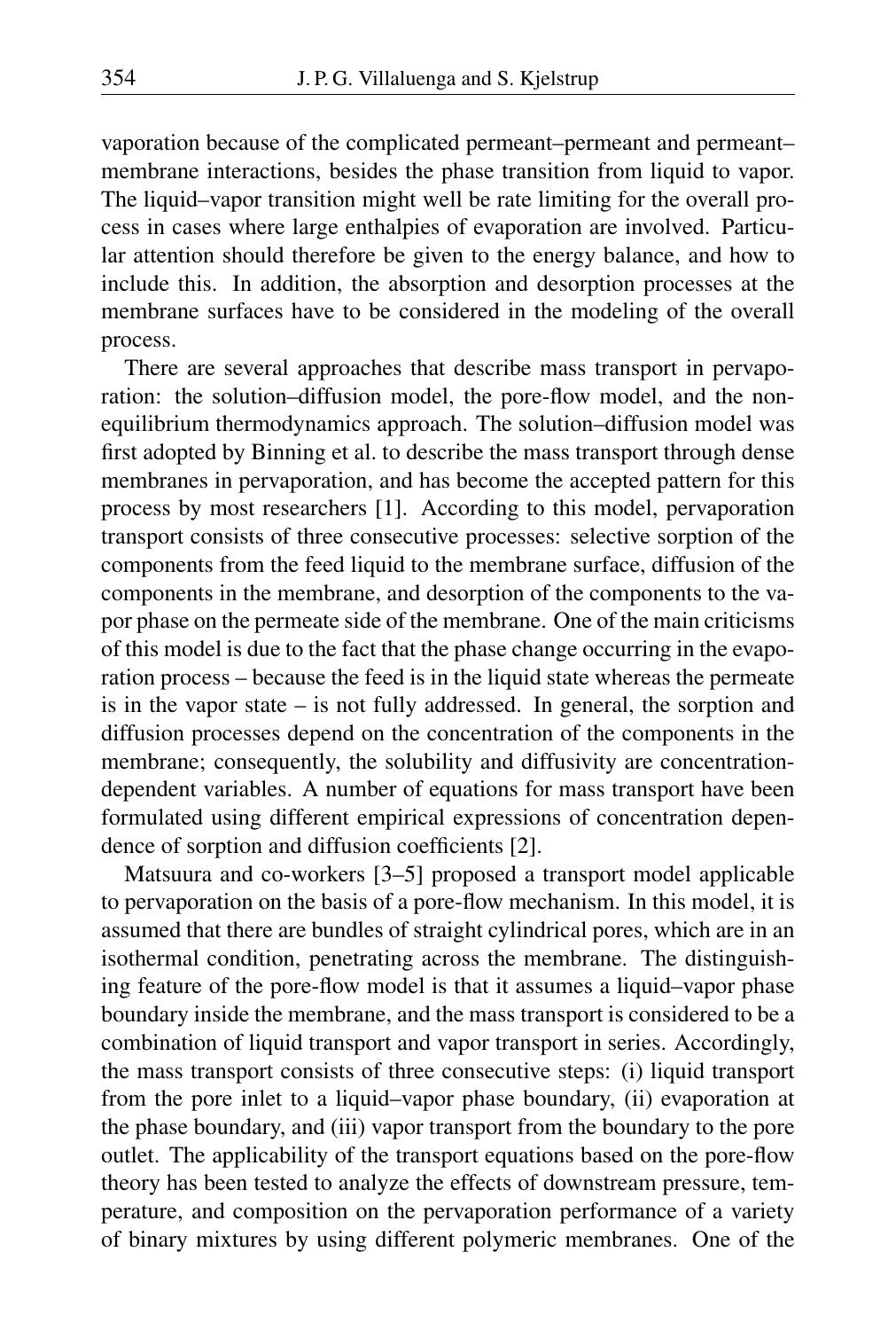advantages of the pore-flow model over the solution–diffusion model is its simplicity and predictability.

The non-equilibrium thermodynamics (NET) theory allows modeling the coupling effects that occur between the individual permeants and the membrane, as well as between permeants. Hwang [6] applied the principles of thermodynamics of NET to analyze different membrane processes, including pervaporation, in homogeneous systems. Hwang developed a general guideline to describe a given membrane process from a theoretical standpoint, which yields flux equations with appropriate driving forces easily related to experimentally observable quantities. The author states that the key is to express the chemical potential in terms of more convenient variables for every specific membrane process. The author's mathematical treatment considered an isothermal multicomponent permeation process across a membrane, assuming a one-dimensional steady state problem for the sake of simplicity.

It is common in current modeling of membrane transport, to assume equilibrium between any two adjacent phases, i.e., the adsorbed phase in the membrane is assumed to be in equilibrium with the bulk fluids at any side. Only recently, Kjelstrup et al. [7–9] abandoned the assumption of equilibrium across the interfaces and defined the interface properties using local equilibrium instead. Inzoli et al. [10] have concluded from a nonequilibrium molecular dynamics study on the adsorption of n-butane gas on a silicalite-1 membrane that the surface is rate limiting to heat transfer and that transport in zeolites should include a thermal driving force, in addition to the chemical driving force. It is likely that this is also the case in pervaporation, where a phase transition takes place from absorbed liquid to vapor. In the present study, we use the framework of NET and the concept of the dividing surface to derive transport equations for pervaporation, including a thermal driving force. Such a driving force is commonly disregarded in spite of evidence of thermal polarization and enhanced effects of temperature. Recently, Kuhn et al. [9] studied the coupled mass and heat transport processes in the pervaporation of pure water in a zeolitetype membrane using the framework of NET. Kuhn et al. found that the surface effects lead to discontinuities in the activity and temperature at the membrane interfaces. This study also revealed coupling effects between the mass and heat transport processes: the heat flux induced an extra driving force for mass transport, reducing the activity over the membrane, and the mass transport across the interfaces was governed by the coupling with the heat flux. In the present study, transport equations for the coupled heat and mass transport are derived to model the pervaporation of a binary mixture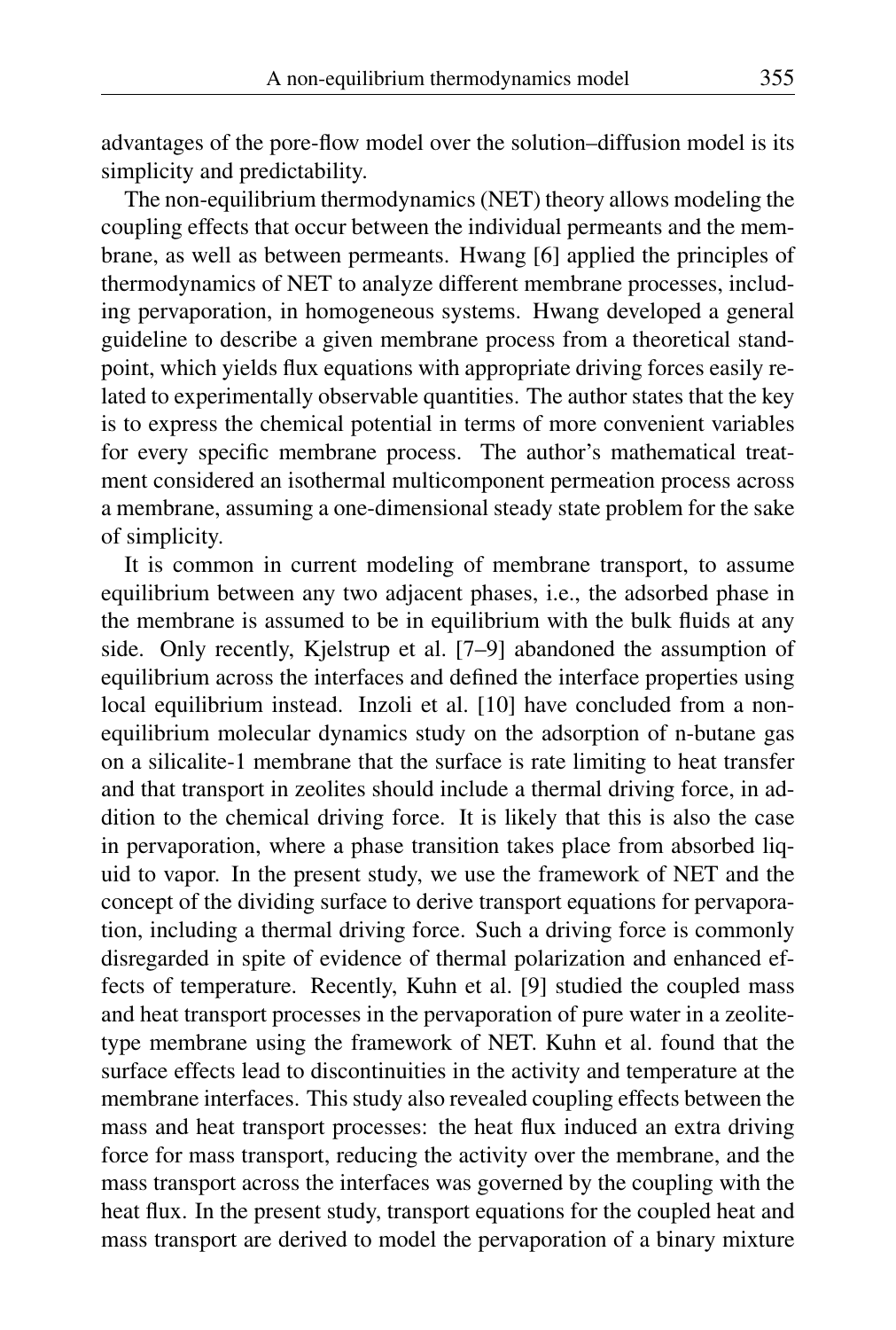in a dense membrane. For simplicity, the equations for a twocomponent system are described, but the generalization to a multicomponent system is straightforward.

### 2 Thermodynamic model equations

The description of the multicomponent mass and heat transport in a heterogeneous system is based on a NET approach derived by Bedeaux and Kjelstrup [11]. The central part of a pervaporation system is the membrane cell, which is basically composed of the membrane and two adjacent solutions (feed and permeate mixtures). All these subsystems are considered as homogeneous phases. The feed and permeate homogeneous phases next to the membrane are indicated by superscripts  $l$  and  $r$  (left and right), respectively, and the membrane phase is indicated by superscript  $m$ . It should be pointed out that there are two components  $(A \text{ and } B)$  in the feed and permeate mixtures, whereas in the membrane one really has three components  $(A, B,$  plus the membrane C), so the natural frame of reference for transport in the membrane system is the membrane itself. According to Bedeaux and Kjelstrup's approach, an interface is a separate thermodynamic system between the two adjacent phases [7]. Then, two dividing surfaces in a membrane cell can be defined: the liquid feed–membrane interface and the membrane–vapor permeate interface. By this procedure, the system is divided into three distinct phases: (i) the feed–membrane surface where transport processes are driven by differences in temperature and chemical potentials, (ii) the membrane where transport processes are driven by gradients in temperature and chemical potentials, and (iii) the membrane–permeate surface where again the transport processes are driven by differences in temperature and chemical potentials. In order to simplify the mathematical treatment, the analysis is limited to stationary state calculations and to a one-dimensional transport problem, with the membrane as the only homogeneous phase with transport.

We are interested in expressions for the variation in the temperature and the chemical potentials close to and at the interfaces. In the derivation of the equations describing transport processes of heat and mass, the NET model for homogeneous systems should be combined with NET approach for surfaces. The equations for the transport of heat and mass in each subsystem can be derived from the entropy production rate as explained below.

Thermal and chemical equilibrium between the feed and the membrane for the two components A and B in the liquid phase are not assumed, across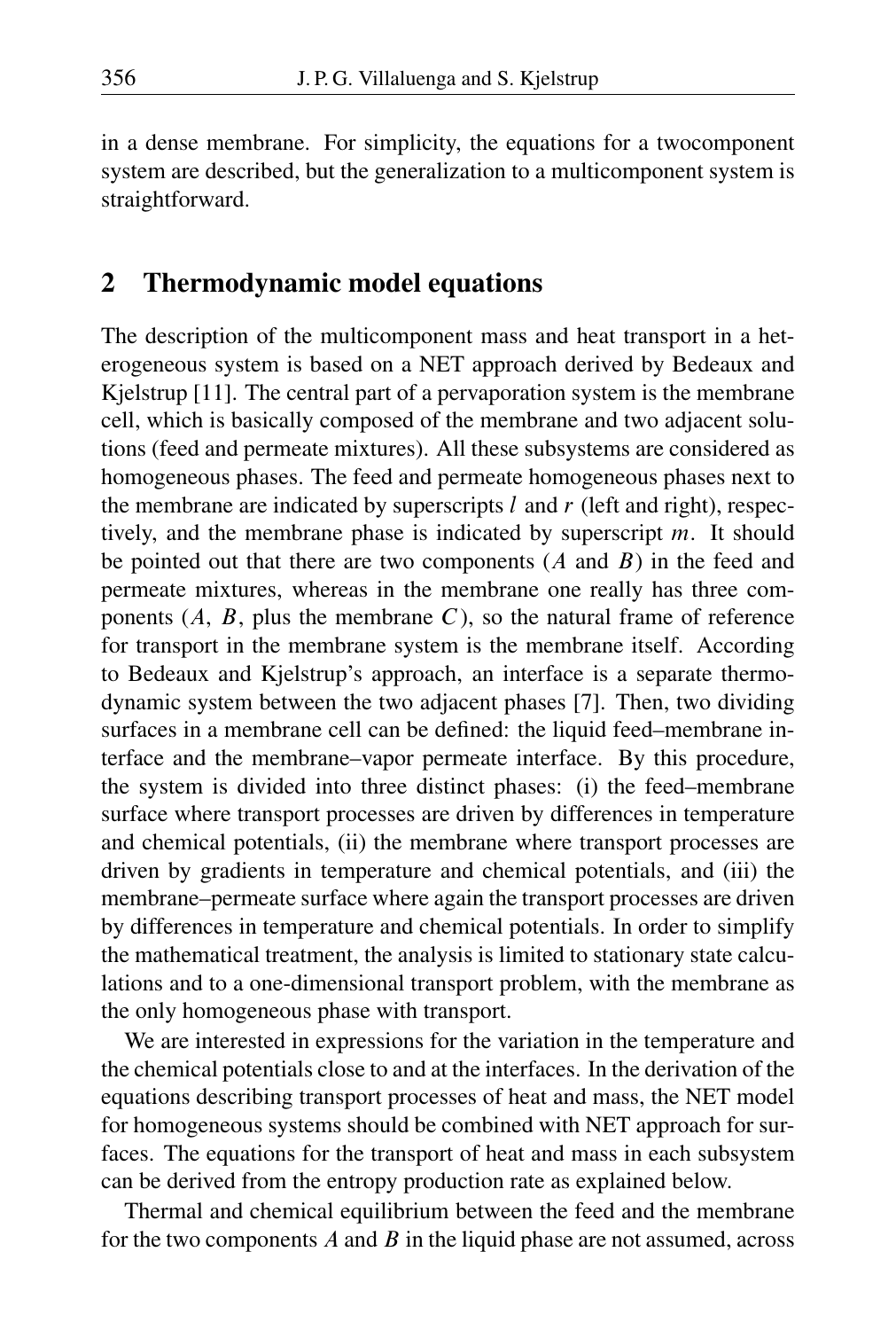the feed–membrane interface, because the enthalpies of sorption may be relatively large, and the thermal conductivities may be low. Across the membrane, we have coupled transports of heat and mass  $(A \text{ and } B \text{ rela-})$ tive to the membrane  $C$ ) until the membrane–permeate interface, where the feeds evaporate. We do not assume equilibrium on the permeate side, across the membrane–vapor interface, since large enthalpies of desorption and evaporation are involved, and the thermal conductivity of the vapor is low. The terminology follows Kjelstrup and Bedeaux [11]. A single superscript is used to indicate the relevant subsystem. When a double superscript is used, the first gives the subsystem, and the second gives the nearest subsystem. For instance,  $l, m$  means the feed solution close to the membrane.

#### 2.1 Feed–membrane surface

For the feed–membrane interface, the excess entropy production,  $\sigma^l$ , in the left side (or feed-side) of the membrane surface can be written as [11]

$$
\sigma^{l} = J_{q}^{\prime l} \Delta_{l,m} \left( \frac{1}{T} \right)
$$
  
+  $J_{A} \left[ -\frac{\Delta_{l,m} \mu_{A,T}(T^{m,l})}{T^{m,l}} \right] + J_{B} \left[ -\frac{\Delta_{l,m} \mu_{B,T}(T^{m,l})}{T^{m,l}} \right],$ 

where  $J_q^{\prime l}$  is the measurable heat flux in the feed side, and  $J_i$  is the molar flux of component  $i$  ( $i = A, B$ ). This notation is based on the two phases adjacent to the surface. Each jump is written as the value to the right minus the value to the left. This choice gives the jumps the same sign as the gradients in the homogeneous phases for increasing or decreasing variables. The subscripts of  $\Delta$  refer to the two locations between which the difference is taken.

According to Kjelstrup and Bedeaux's approach, expressions for the driving forces as function of the fluxes can be derived from the entropy production:

$$
\Delta_{l,m} \left( \frac{1}{T} \right) = r_{qq}^{s,l} J_{q}^{'l} + r_{qA}^{s,l} J_A + r_{qB}^{s,l} J_B,
$$
  

$$
-\frac{\Delta_{l,m} \mu_{A,T}(T^{m,l})}{T^{m,l}} = r_{Aq}^{s,l} J_{q}^{'l} + r_{AA}^{s,l} J_A + r_{AB}^{s,l} J_B,
$$
  

$$
-\frac{\Delta_{l,m} \mu_{B,T}(T^{m,l})}{T^{m,l}} = r_{Bq}^{s,l} J_{q}^{'l} + r_{BA}^{s,l} J_A + r_{BB}^{s,l} J_B.
$$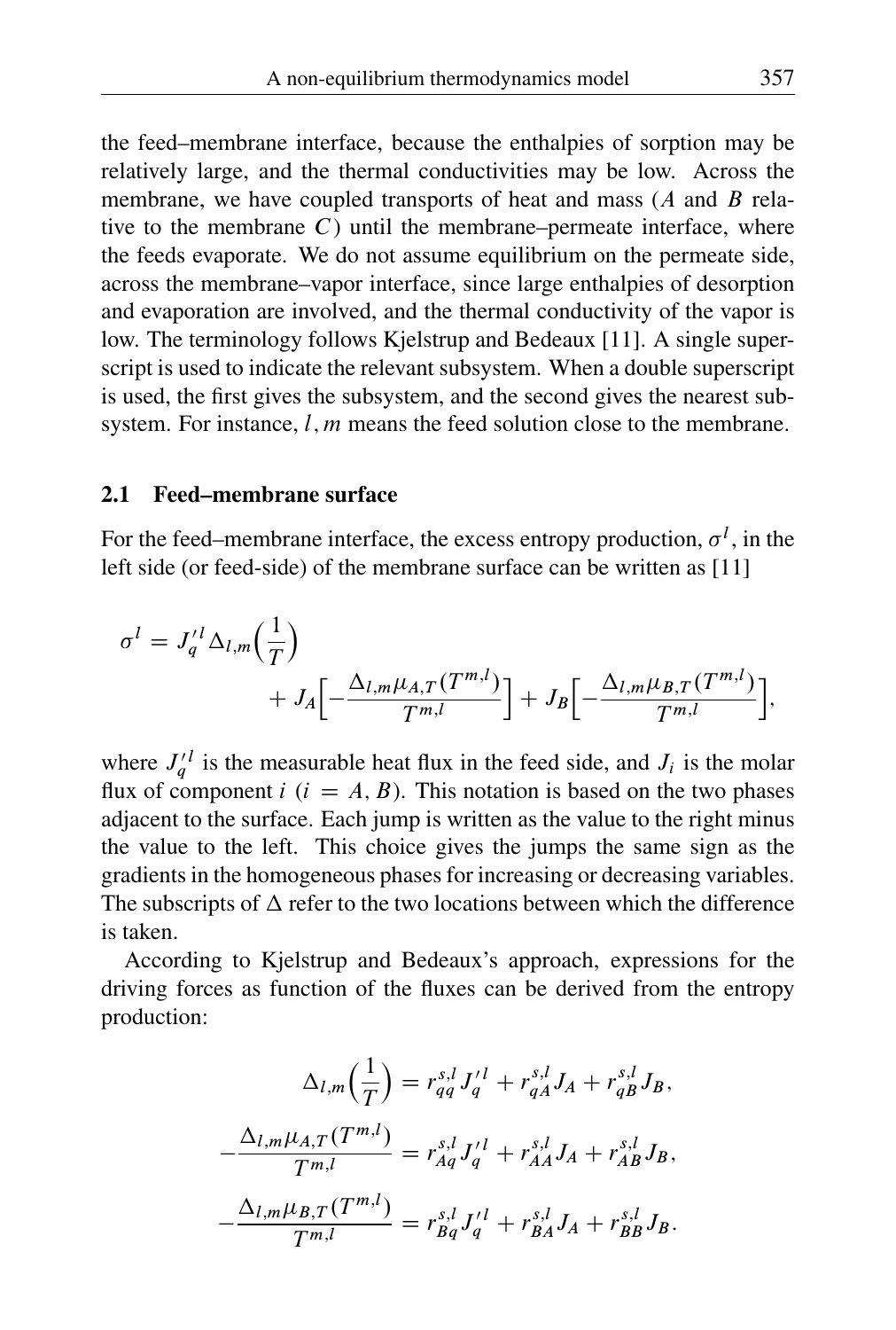The transport equations derived from the equations given above are

$$
\Delta_{l,m}T = -\frac{1}{\lambda^{s,l}} \big( J_q^{\prime\,l} - J_A q_A^{*s,l} - J_B q_B^{*s,l} \big),\tag{1}
$$

$$
\frac{\Delta_{l,m}\mu_{A,T}(T^{m,l})}{T^{m,l}} = -\frac{q_A^{*s,l}}{T^{l,m}T^{m,l}}\Delta_{l,m}T - R_{AA}^{s,l}J_A - R_{AB}^{s,l}J_B, \quad (2)
$$

$$
\frac{\Delta_{l,m}\mu_{B,T}(T^{m,l})}{T^{m,l}} = -\frac{q_B^{*s,l}}{T^{l,m}T^{m,l}}\Delta_{l,m}T - R_{BA}^{s,l}J_A - R_{BB}^{s,l}J_B. \tag{3}
$$

There are seven transport coefficients, which have to be either experimentally determined or theoretically estimated. The thermal conductivity is defined as

$$
\lambda^{s,l} = -\left[\frac{J_q^{l}}{\Delta_{l,m}T}\right]_{J_A=0, J_B=0} = \frac{1}{(T^{l,m})^2 r_{qq}^{s,l}}.
$$
\n(4)

The heat of transfer in the surface is defined as

$$
q_i^{*s,l} = \left[\frac{J_q'^l}{J_i}\right]_{\Delta_{l,m}T=0, J_j=0} = -\frac{r_{qi}^{s,l}}{r_{qq}^{s,l}} \quad (i, j = A, B), \ (i \neq j). \tag{5}
$$

The four resistivity coefficients are defined as

$$
R_{ij}^{s,l} = r_{ij}^{s,l} - \frac{r_{iq}^{s,l} r_{qj}^{s,l}}{r_{qq}^{s,l}} \quad (i, j = A, B). \tag{6}
$$

#### 2.2 Membrane

The entropy production for the coupled transport of heat and mass can be obtained as the sum of the product of the thermodynamic driving forces and conjugate fluxes. There are then three independent driving forces in the membrane phase, one thermal and two component driving forces. The entropy production results in

$$
\sigma^m = J_q^{\prime m} \frac{\mathrm{d}}{\mathrm{d}x} \Big(\frac{1}{T}\Big) - J_A \frac{1}{T} \frac{\mathrm{d}\mu_{A,T}}{\mathrm{d}x} - J_B \frac{1}{T} \frac{\mathrm{d}\mu_{B,T}}{\mathrm{d}x},
$$

where  $J_q^{\prime m}$  is the measurable heat flux in the membrane. The chemical potential should be differentiated at constant temperature, giving  $d\mu_{i,T}$ . The molar fluxes, but not the observable heat flux, are constant throughout the membrane. The force–flux equations can be derived from the entropy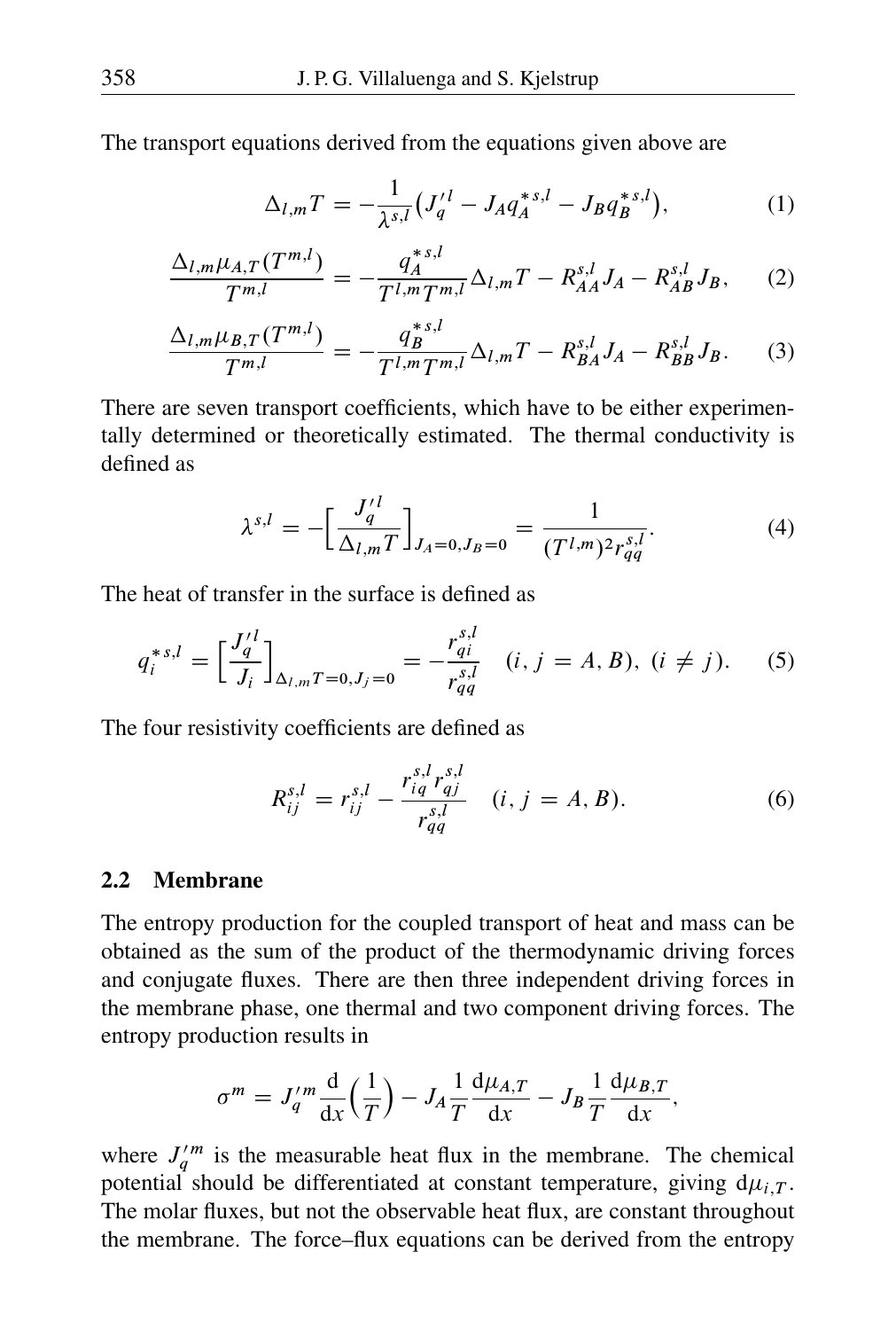production. Choosing as variables some coefficients that are practical to measure, the differential form for the heat transport equation can be written as follows:

$$
\frac{dT}{dx} = -\frac{1}{\lambda^m} \left( J_q^{'m} - q_A^{*m} J_A - q_B^{*m} J_B \right). \tag{7}
$$

The mass transport equations can be expressed as

$$
\frac{c_A}{T} \frac{\mathrm{d}\mu_{A,T}}{\mathrm{d}x} = -\frac{c_A q_A^{*m}}{T^2} \frac{\mathrm{d}T}{\mathrm{d}x} - \frac{R_{AA}}{c_A} J_A - \frac{R_{AB}}{c_B} J_B,
$$
\n
$$
\frac{c_B}{T} \frac{\mathrm{d}\mu_{B,T}}{\mathrm{d}x} = -\frac{c_B q_B^{*m}}{T^2} \frac{\mathrm{d}T}{\mathrm{d}x} - \frac{R_{BA}}{c_A} J_A - \frac{R_{BB}}{c_B} J_B.
$$

The thermal conductivity at zero mass flow,  $\lambda^m$ , and the measurable heat of transfer in the membrane,  $q_i^{*m}$ , at constant temperature are defined as

$$
\lambda^m \equiv -\left[\frac{J_q^{'m}}{\mathrm{d}T/\mathrm{d}x}\right]_{J_A = J_B = 0},
$$
  

$$
q_i^{*m} \equiv \left[\frac{J_q^{'m}}{J_i}\right]_{dT = 0, J_j = 0} (i, j = A, B), (i \neq j).
$$

The resistivity coefficients  $R_{ij}$  for the component fluxes can be related to the phenomenological coefficients  $L_{ij}$ , as Kjelstrup and Bedeaux showed [11]:

$$
R_{AA} = \frac{L_{BB}}{L_{AA}L_{BB} - L_{BA}L_{AB}},\tag{8}
$$

$$
R_{BB} = \frac{L_{AA}}{L_{AA}L_{BB} - L_{BA}L_{AB}},\tag{9}
$$

$$
R_{AB} = R_{BA} = \frac{-L_{AB}}{L_{AA}L_{BB} - L_{BA}L_{AB}}.\tag{10}
$$

The phenomenological coefficients are related to the diffusion coefficients  $D_{ij}$  in the membrane frame of reference as follows [11]:

$$
D_{AA} = L_{AA}c_A R, \qquad (11)
$$

$$
D_{BB} = L_{BB} c_B R, \tag{12}
$$

$$
D_{AB} = L_{AB} c_A R, \qquad (13)
$$

$$
D_{BA} = L_{BA} c_B R. \tag{14}
$$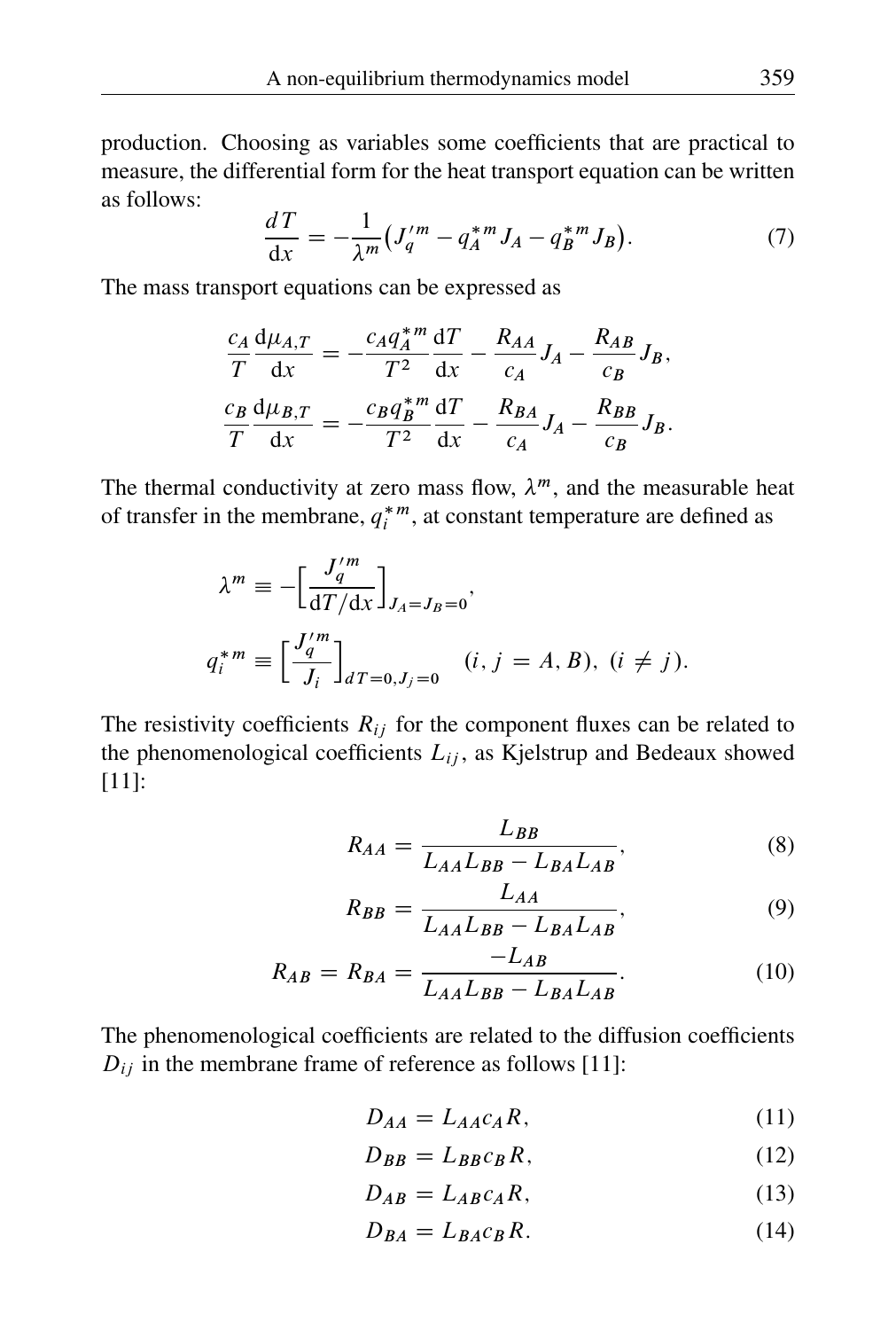For convenience, the activity can also be introduced as variable using

$$
\frac{\mathrm{d}\mu_{i,T}}{\mathrm{d}x} = \frac{RT}{a_i} \frac{\mathrm{d}a_i}{\mathrm{d}x}.
$$

Then, the mass transport equation can be expressed as follows:

$$
\frac{da_A}{dx} = -\frac{a_A q_A^{*m}}{RT^2} \frac{dT}{dx} - \frac{a_A R_{AA}}{R c_A^2} J_A - \frac{a_A R_{AB}}{R c_A c_B} J_B, \tag{15}
$$

$$
\frac{\mathrm{d}a_B}{\mathrm{d}x} = -\frac{a_B q_B^{*m}}{RT^2} \frac{\mathrm{d}T}{\mathrm{d}x} - \frac{a_B R_{BA}}{R c_A c_B} J_A - \frac{a_B R_{BB}}{R c_B^2} J_B. \tag{16}
$$

Equations (7), (15), and (16) have to be solved numerically with knowledge of the transport coefficients together with the appropriate boundary conditions.

#### 2.3 Membrane–permeate surface

The entropy production,  $\sigma^r$ , in the right-side (or permeate-side) membrane surface is

$$
\sigma^{r} = J_{q}^{'r} \Delta_{m,r} \left(\frac{1}{T}\right) + J_{A} \left[ -\frac{\Delta_{m,r} \mu_{A,T}(T^{m,r})}{T^{m,r}} \right] + J_{B} \left[ -\frac{\Delta_{m,r} \mu_{B,T}(T^{m,r})}{T^{m,r}} \right],
$$

where  $J_q^{\prime r}$  is the measurable heat flux in the permeate side. The linear relations between the forces and the fluxes are as follows:

$$
\Delta_{m,r} \left( \frac{1}{T} \right) = r_{qq}^{s,r} J_q^{'r} + r_{qA}^{s,r} J_A + r_{qB}^{s,r} J_B,
$$
  

$$
-\frac{\Delta_{m,r} \mu_{A,T}(T^{m,r})}{T^{m,r}} = r_{Aq}^{s,r} J_q^{'r} + r_{AA}^{s,r} J_A + r_{AB}^{s,r} J_B,
$$
  

$$
-\frac{\Delta_{m,r} \mu_{B,T}(T^{m,r})}{T^{m,r}} = r_{Bq}^{s,r} J_q^{'r} + r_{BA}^{s,r} J_A + r_{BB}^{s,r} J_B.
$$

The transport equations derived from the equations given above are

$$
\Delta_{m,r}T = -\frac{1}{\lambda^{s,r}} \left( J_q^{'r} - J_A q_A^{*s,r} - J_B q_B^{*s,r} \right),\tag{17}
$$

$$
\frac{\Delta_{m,r}\mu_{A,T}(T^{m,r})}{T^{m,r}} = -\frac{q_A^{*,r}}{T^{r,m}T^{m,r}}\Delta_{m,r}T - R_{AA}^{s,r}J_A - R_{AB}^{s,r}J_B,\qquad(18)
$$

$$
\frac{\Delta_{m,r} \mu_{B,T}(T^{m,r})}{T^{m,r}} = -\frac{q_B^{*,r}}{T^{r,m}T^{m,r}} \Delta_{m,r} T - R_{BA}^{s,r} J_A - R_{BB}^{s,r} J_B. \tag{19}
$$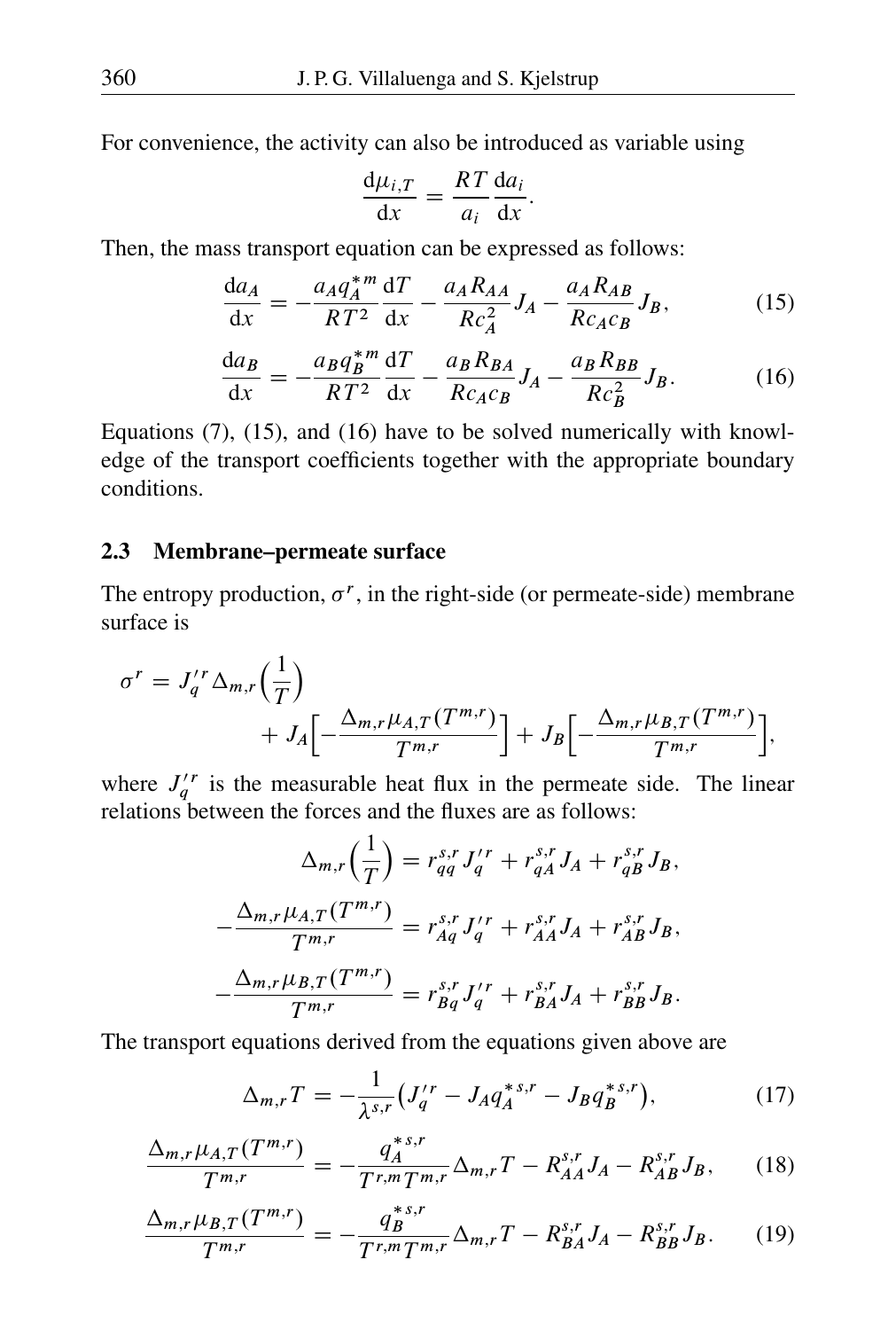The transport coefficients have to be either experimentally determined or theoretically estimated. The thermal conductivity is defined as

$$
\lambda^{s,r} = -\left[\frac{J_q^{'r}}{\Delta_{m,r}T}\right]_{J_A=0,J_B=0} = \frac{1}{(T^{m,r})^2 r_{qq}^{s,r}}.
$$
 (20)

The heat of transfer in the surface is defined as

$$
q_i^{*,r} = \left[\frac{J_q^{'r}}{J_i}\right]_{\Delta_{m,r}T=0, J_j=0} = -\frac{r_{qi}^{s,r}}{r_{qq}^{s,r}} \quad (i, j = A, B), \ (i \neq j). \tag{21}
$$

There are four resistivity coefficients defined as

$$
R_{ij}^{s,r} = r_{ij}^{s,r} - \frac{r_{iq}^{s,r} r_{qj}^{s,r}}{r_{qq}^{s,r}} \quad (i, j = A, B). \tag{22}
$$

### 3 A numerical example

In the present study dehydration of ethanol is analyzed [12]. The system is assumed to be in a stationary state. In this case, the total heat flux,  $J_q$ , the water (component A), and ethanol (component B) fluxes are constant throughout the system. Then, the following expression applies:

$$
J_q = J_q^{\prime l} + H_A^l J_A + H_B^l J_B
$$
  
=  $J_q^{\prime m} + H_A^m J_A + H_B^m J_B = J_q^{\prime r} + H_A^r J_A + H_B^r J_B.$ 

In addition, the following expressions between the measurable heat fluxes in each subsystem can be obtained:

$$
J_q'^{l} = J_q'^{m} + J_A \Delta_{l,m} H_A + J_B \Delta_{l,m} H_B,
$$
 (23)

$$
J_q^{'m} = J_q^{'r} + J_A \Delta_{m,r} H_A + J_B \Delta_{m,r} H_B.
$$
 (24)

The measurable heat fluxes only can change at the interfaces, where the water and ethanol undergoes an enthalpy change. The enthalpy change at the feed liquid–membrane interface is denoted  $\Delta_{l,m} H_i$ , whereas the enthalpy change at the membrane–permeate interface is denoted  $\Delta_{m,r} H_i$ . It is worth noting that two thermal processes have to be considered at the membrane surfaces in a pervaporation process. Firstly, sorption of components at the feed–membrane surface, and desorption of components at the membrane– permeate surface are both associated with an enthalpy change. Secondly, there is a phase change occurring in the system, because the components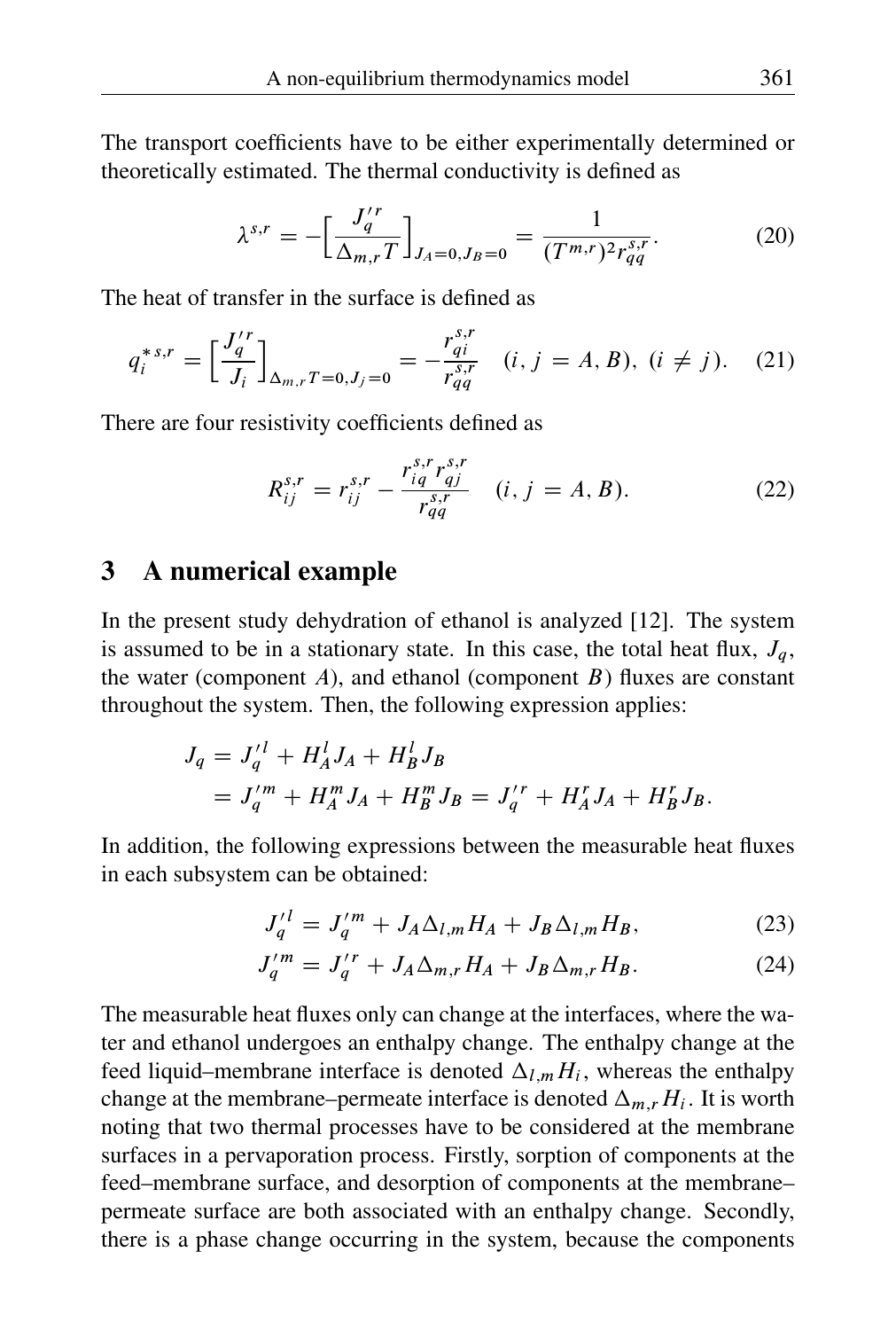are in the liquid state in the feed side and in the gas state in the permeate side. Therefore, the enthalpies of sorption and desorption, and the enthalpy of the phase transition have to be included in the estimation of the heat effects in the system.

#### 3.1 Feed–membrane interface

Let us consider a binary mixture of water–ethanol with a water content of 10 wt. %. The activity coefficients of water,  $a_A^{l,m}$  $\mathcal{L}_{A}^{l,m}(T^{l,m})$ , and ethanol,  $a_R^{l,m}$  $L_m^{l,m}(T^{l,m})$ , in the feed mixture are 0.2213 and 0.8093, respectively. The values of water and ethanol molar fluxes are given in Table 1 (see [12–14]). The temperature,  $T^{l,m}$ , of the feed mixture is set to 308 K. The value of the thermal conductivity in the *l*-side membrane surface,  $\lambda^{s,l}$ , which is estimated with Eq. (4) based on reported values of the coefficient  $r_{qq}^{s,l}$  (see [9, 15]), is given in Table 1. The enthalpy change,  $\Delta_{l,m} H_i$ , values of water and ethanol are set to, respectively,  $-3.0 \text{ kJ·mol}^{-1}$  and 2.1 kJ·mol<sup>-1</sup>, which are their sorption enthalpies at the feed–membrane surface [16–19]. The heat of transfer of water,  $q_A^{*,l}$  $q_B^{*,s,l}$ , and ethanol,  $q_B^{*,s,l}$  $\int_{B}^{*S,t}$ , were estimated as a fraction of the enthalpy change in the interface as follows [9, 11]:

$$
q_i^{*s,l} = -k\Delta_{l,m}H_i,
$$

where  $k$  is a scaling coefficient. Dimensionless scaling parameters are introduced to compare the interfacial transfer coefficients with the corresponding coefficients in the adjacent homogeneous system. The scaling coefficients show how effective the surface is as a barrier for transport. Previous studies on water pervaporation [9,20] gave  $k$  equal to 0.3. The values of heat of transfer of water and ethanol in the *l*-surface, using  $k = 0.3$ , are given in Table 1. Because of the novelty of the concept of the dividing surface, the required resistivity parameters  $R_{ij}^{s,l}$  are not available for the system analyzed in the present study. The transport parameters are estimated based on simulation data and theory, and the values correspond to values found for other systems, because actual data are not available. Hence, we have considered the following procedure to estimate the resistivity coefficients in the surfaces. The values of  $r_{qq}^{s,l}$  and  $r_{ij}^{s,l}$  were determined experimentally [21, 22] or estimated by molecular simulations [10, 15, 23]. The value of  $q_i^{*,s,l}$  was estimated as a fraction of the enthalpy change in the interface. Then, the values of resistivity coefficients  $r_{iq}^{s,l}$  are estimated with Eq. (5). Finally, the values of the resistivity coefficients  $R_{ij}^{s,l}$  in the feed–membrane interface were estimated with Eq. (6). The estimated values of  $R_{ij}^{s,l}$  are given in Table 1.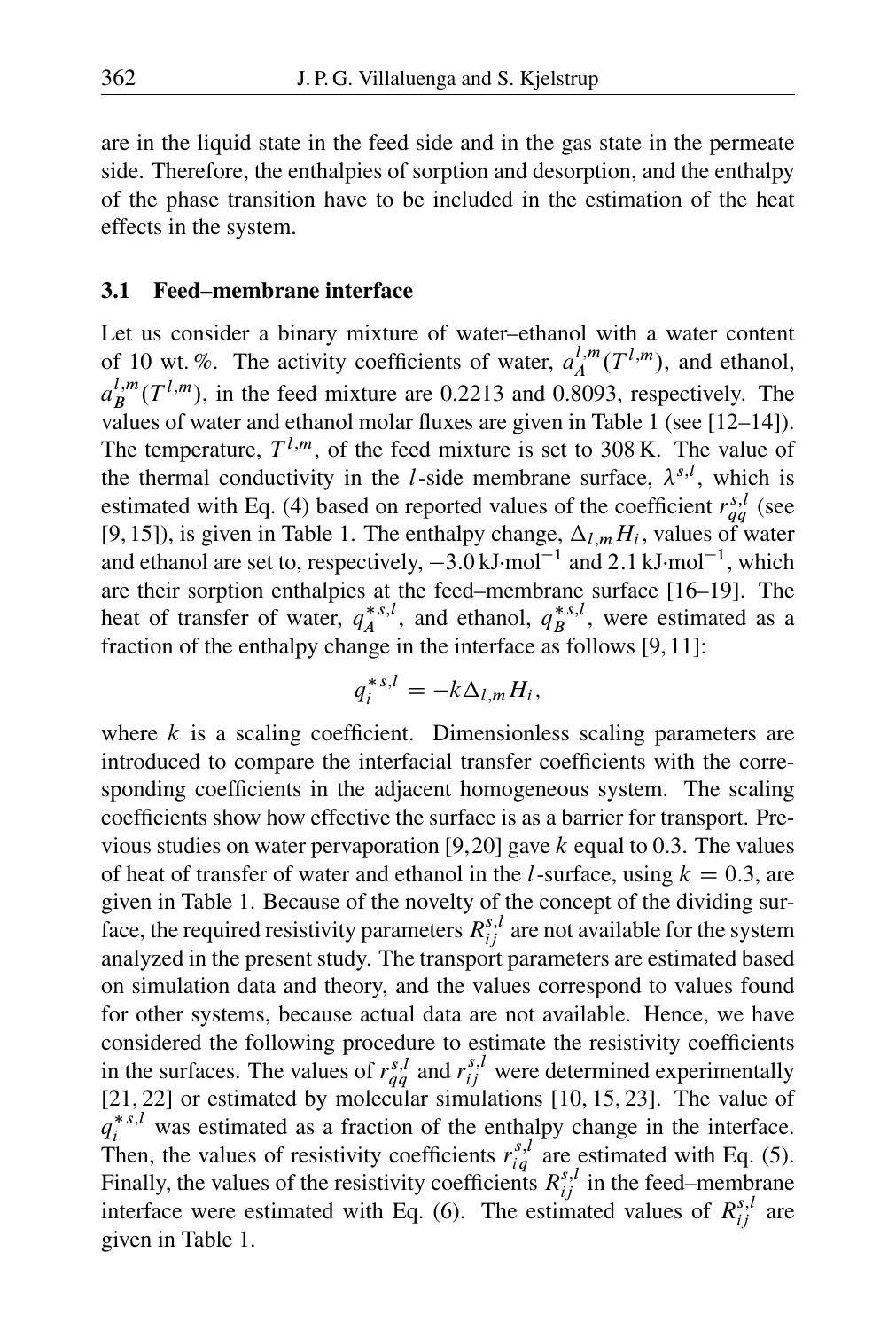| Parameter        | Units                                               | Value                |
|------------------|-----------------------------------------------------|----------------------|
| $J_A$            | mol $\cdot$ m <sup>-2</sup> $\cdot$ s <sup>-1</sup> | 0.035                |
| $J_R$            | mol $\cdot$ m <sup>-2</sup> $\cdot$ s <sup>-1</sup> | $5.0 \times 10^{-4}$ |
| $\lambda^{s,l}$  | $W \cdot m^{-2} \cdot K^{-1}$                       | 10 <sup>3</sup>      |
| $J_q^{\prime l}$ | $W \cdot m^{-2}$                                    | 3000                 |
| $q_A^{*s,l}$     | $J \cdot mol^{-1}$                                  | 900                  |
| $q_R^{*s,l}$     | $J \cdot mol^{-1}$                                  | $-630$               |
| $R_{AA}^{s,l}$   | $J·m2·s·mol-2·K-1$                                  | $1 \times 10^{-5}$   |
| $R_{BB}^{s,l}$   | $J·m2·s·mol-2·K-1$                                  | $3 \times 10^{-4}$   |
| $R^{s,l}$        | $J·m2·s·mol-2·K-1$                                  | $8 \times 10^{-4}$   |

Table 1. Transport parameters for the feed–membrane interface, l-side of the membrane.

The value of the measurable heat flux in the membrane feed side is estimated based on reported data of the temperature difference between the bulk of the feed mixture and the membrane surface, at the permeate side, for pervaporation dehydration of propanol [24, 25]. In the present study, the measurable heat flux in the *l*-side is set to  $3 \times 10^3$  W·m<sup>-2</sup>.

Once the transport coefficients are calculated, the change in the temperature and the chemical potentials of components A and B were estimated using Eqs. (1), (2), and (3). The values are  $-3.0$  K,  $8.85$  J/mol, and  $-6.20$  J/mol, respectively. A substantial sizable effect for the temperature at the feed–membrane surface is observed, as shown in Figure 1. The temperature,  $T^{m,l}$ , is 305 K. The chemical potential changes can be converted into activity variation by using the following relations:

$$
\Delta_{l,m} \mu_{A,T}(T^{m,l}) = RT^{m,l} \ln \left[ \frac{a_A^{m,l}(T^{m,l})}{a_A^{l,m}(T^{m,l})} \right],\tag{25}
$$

$$
\Delta_{l,m} \mu_{B,T}(T^{m,l}) = RT^{m,l} \ln \left[ \frac{a_B^{m,l}(T^{m,l})}{a_B^{l,m}(T^{m,l})} \right].
$$
 (26)

The activities  $a_A^{l,m}(T^{m,l})$  and  $a_B^{l,m}(T^{m,l})$  defined at the local temperature  $A \left( I \right)$  and  $u_B$  $T^{m,l}$  can be obtained from the activities  $a_A^{l,m}$  $\int_A^{l,m}(T^{l,m})$  and  $a_B^{l,m}$  $\binom{l,m}{B}(T^{m,l})$  at the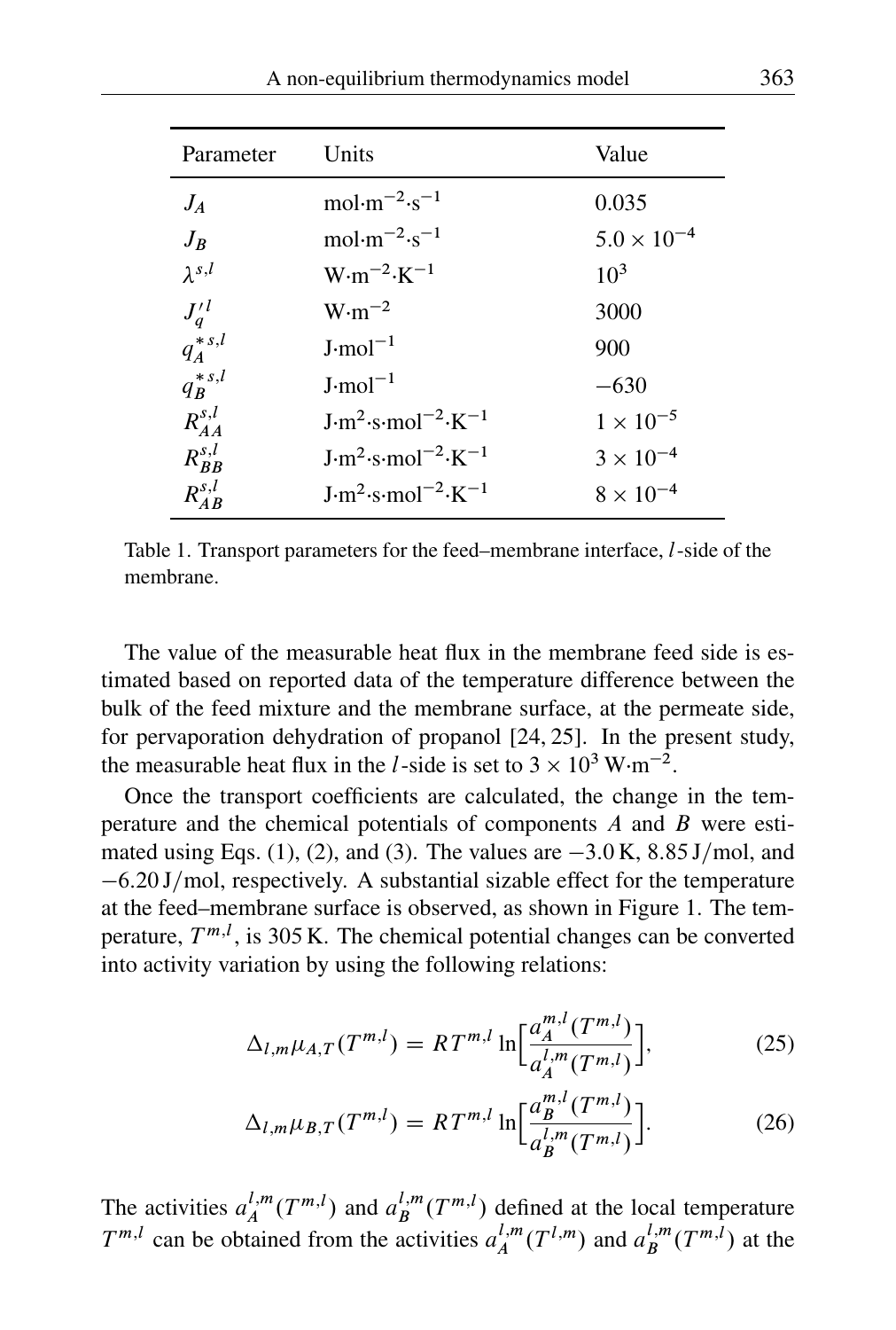

Figure 1. Temperature profile across the feed liquid solution, the membrane, and the permeate vapor mixture. The vertical dashed lines indicate, from left to right, the liquid–membrane interface and the membrane–permeate interface.

*l*-side of the surface defined at  $T^{l,m}$  using the Gibbs–Helmholtz relation:

$$
R\ln\left[\frac{a_A^{l,m}(T^{m,l})}{a_A^{l,m}(T^{l,m})}\right] = \Delta_{l,m} H_A \frac{\Delta_{l,m} T}{T^{l,m}T^{m,l}},\tag{27}
$$

$$
R\ln\left[\frac{a_B^{l,m}(T^{m,l})}{a_B^{l,m}(T^{l,m})}\right] = \Delta_{l,m}H_B\frac{\Delta_{l,m}T}{T^{l,m}T^{m,l}}.
$$
\n(28)

The calculations using Eqs. (27) and (28) give 0.2239 and 0.8028 as the activities  $a_A^{l,m}$  $\binom{l,m}{A}(T^{m,l})$  and  $\binom{l,m}{B}$  $\binom{l,m}{B}(T^{m,l})$ , respectively. These values are used in Eqs. (25) and (26) to calculate the activity of water,  $a_A^{m,l}$  $\mathcal{L}_{A}^{m,l}(T^{m,l}),$  and ethanol,  $a_R^{m,l}$  $_{B}^{m,l}(T^{m,l})$ , in the membrane close to the feed surface. The values so obtained are, respectively, 0.2247 and 0.8008. It then follows that, at the feed–membrane surface, there is a small positive jump in the water activity, while the ethanol activity shows a little drop.

#### 3.2 Membrane

The value for the thermal conductivity,  $\lambda^{m}$ , of the membrane is set to  $0.3 \text{ W} \cdot \text{m}^{-1} \cdot \text{K}^{-1}$  (see [26–28]). The heat of transfer of water and ethanol in the membrane were estimated from reported data on thermo-osmosis of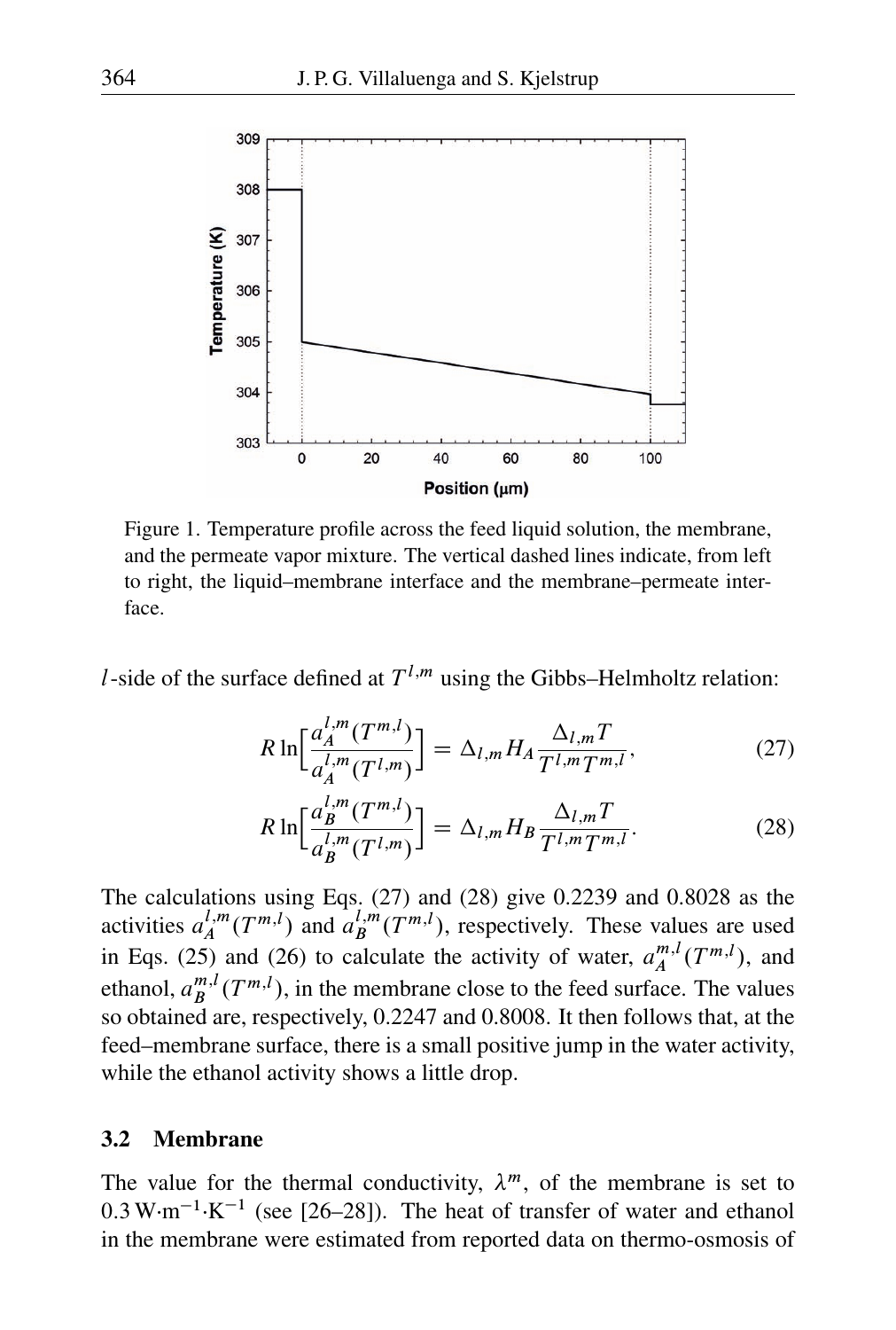| Parameter                     | Units                              | Value                 |
|-------------------------------|------------------------------------|-----------------------|
| δ                             | m                                  | $1.0 \times 10^{-4}$  |
| $\lambda$ <sup><i>m</i></sup> | $W \cdot m^{-1} \cdot K^{-1}$      | 0.3                   |
| $J_q^{\prime m}$              | $W \cdot m^{-2}$                   | 3104                  |
| $q_A^*$ <sup>m</sup>          | $J \cdot mol^{-1}$                 | 14.6                  |
| $q_R^*$ <sup>m</sup>          | $J \cdot mol^{-1}$                 | 18.1                  |
| $R_{AA}$                      | $J\cdot s\cdot m^{-5}\cdot K^{-1}$ | $2.0 \times 10^{13}$  |
| $R_{BB}$                      | $J\cdot s\cdot m^{-5}\cdot K^{-1}$ | $3.0 \times 10^{16}$  |
| $R_{AB}$                      | $J\cdot s\cdot m^{-5}\cdot K^{-1}$ | $-2.1 \times 10^{13}$ |

Table 2. Transport parameters for the membrane.

mixtures of water and methanol in polymeric membranes [29]. The value of the measurable heat flux in the membrane which was calculated by using Eq. (23) is given in Table 2. The observable heat flux in the membrane is nearly the same as the observable heat flux in the feed. The phenomenological coefficients  $L_{ij}$  (i, j = A, B) were calculated by using Eqs. (11), (12), (13), and (14) based on reported values of diffusion coefficients  $D_{ii}$  $(i, j = A, B)$  and component concentration  $c_i$   $(i = A, B)$  in the membrane [2, 13, 14, 19, 30–32]. Then, the resistivity coefficients  $R_{AA}$ ,  $R_{BB}$ , and  $R_{AB}$ were estimated by using Eqs. (8), (9), and (10). Table 2 gives the values of the resistivity coefficients used in the calculations.

Once the transport coefficient values were known, Eqs. (7), (15), and (16) were solved simultaneously (by a numerical finite element method using MATLAB language) subject to the following boundary conditions at  $x = 0$ :

$$
T = T^{m,l},\tag{29}
$$

$$
a_A = a_A^{m,l}(T^{m,l}),\tag{30}
$$

$$
a_B = a_B^{m,l}(T^{m,l}).\tag{31}
$$

Figures 1, 2, and 3 show temperature and activity profiles in the complete membrane system, including liquid feed solution and permeate vapor mixture. The temperature varied linearly across the membrane as can be seen in Figure 1. A linear variation across the membrane in the activity of water and ethanol is also found, as shown in Figures 2 and 3, respectively.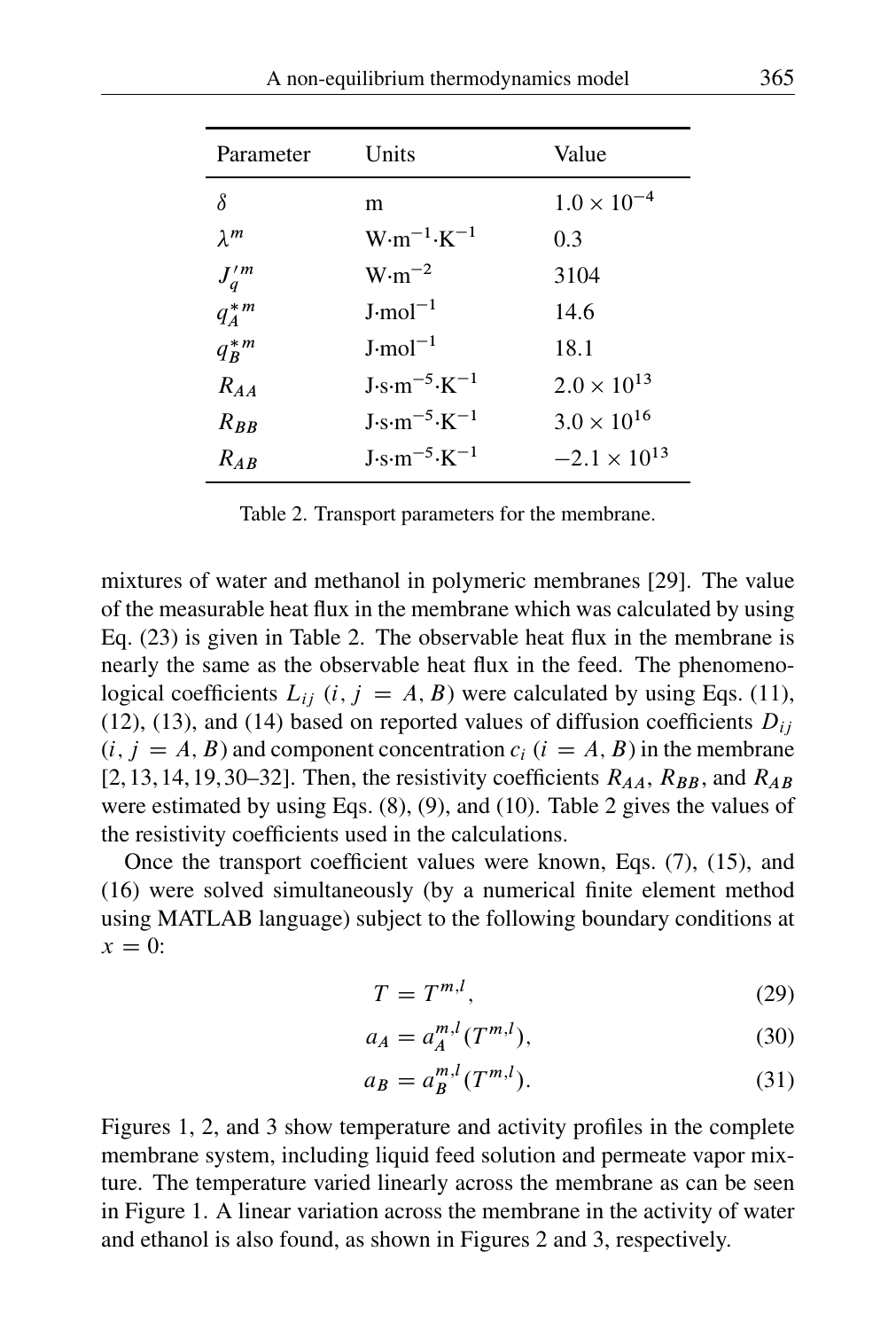

Figure 2. Water activity profile across the feed liquid solution, the membrane, and the permeate vapor mixture. The vertical dashed lines indicate, from left to right, the liquid–membrane interface and the membrane–permeate interface.



Figure 3. Ethanol activity profile across the feed liquid solution, the membrane, and the permeate vapor mixture. The vertical dashed lines indicate, from left to right, the liquid–membrane interface and the membrane– permeate interface.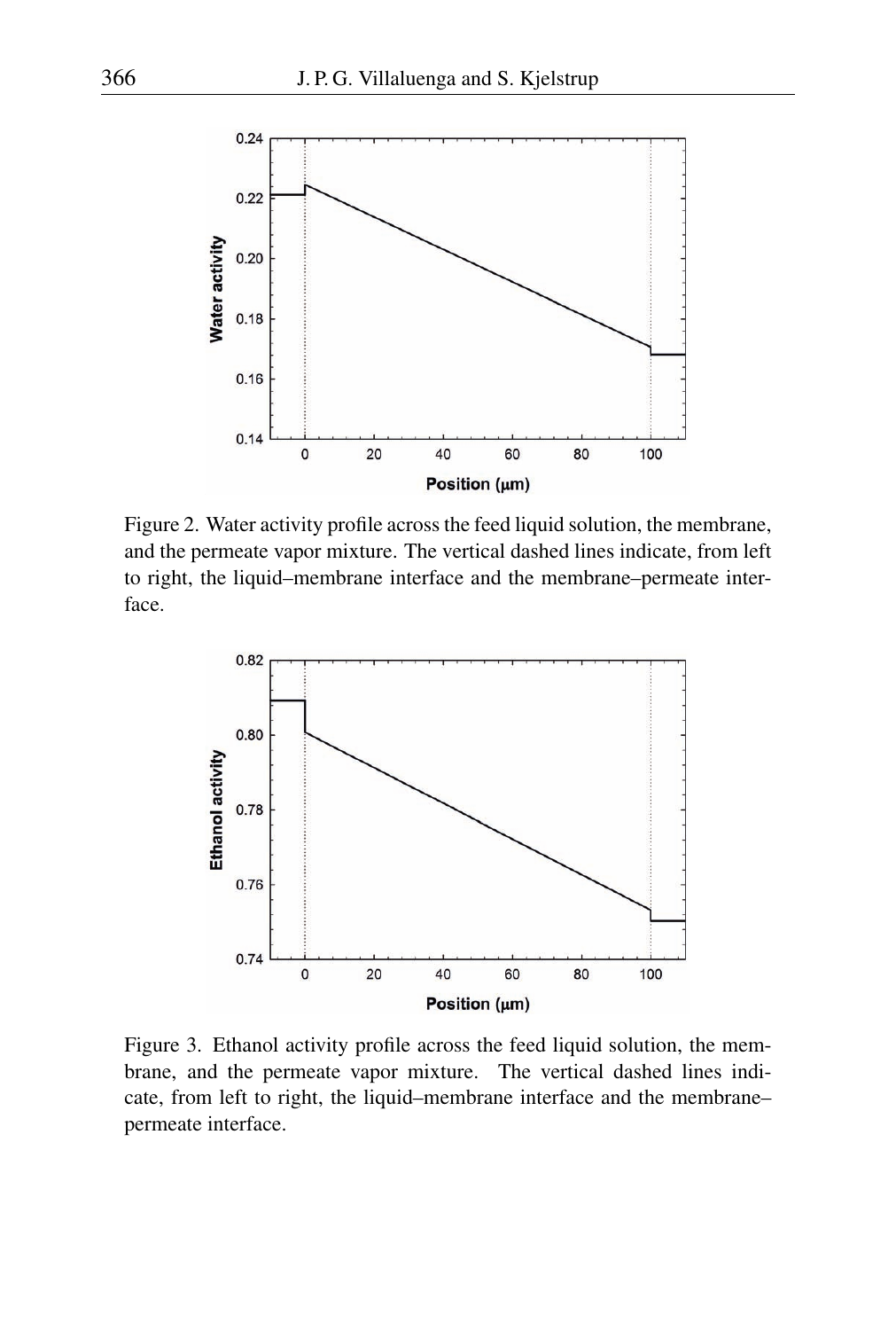#### 3.3 Membrane–permeate interface

Because of the novelty of the concept of the dividing surface, we have a rather limited knowledge of the surface thermal conductivity  $\lambda^{s,r}$ . This transport parameter is estimated based on reported values from non-equilibrium molecular dynamic simulations of a vapor–liquid interface [15]. The heat of transfer of water and ethanol were estimated as a fraction of the enthalpy change in the surface,

$$
q_i^{*s,r} = -k\Delta_{m,r} H_i.
$$

The enthalpies of desorption and sorption are assumed to be numerically equal, but with different signs. The enthalpies of vaporization for the transition liquid to vapor for water and ethanol are set to  $40.6 \text{ kJ} \cdot \text{mol}^{-1}$  and  $38.6 \text{ kJ} \cdot \text{mol}^{-1}$ , respectively. If we assume that the phase transition of the components occurs at the membrane permeate surface, it follows that the total enthalpy change  $(\Delta_{m,r}H_i)$  values of water and ethanol at the membrane r-side becomes  $43.6 \text{ kJ·mol}^{-1}$  and  $36.5 \text{ kJ·mol}^{-1}$ , respectively. The values of  $q_A^{*s,r}$  $q_B^{*s,r}$  and  $q_B^{*s,r}$  $_{B}^{*,s,r}$ , using  $k = 0.3$ , are given in Table 3. The resistivity coefficients in the membrane–permeate interface  $R_{ij}^{s,r}$  were estimated in a similar manner as followed in the estimation of the resistivity coefficient in the feed–membrane interface. The values were estimated using Eqs. (20), (21), and (22) based on values of  $r_{ij}^{s,r}$ ,  $r_{iq}^{s,r}$  and  $r_{qq}^{s,r}$  reported in previous papers [9–11, 15, 21–23]. The values of the resistivities  $R_{ij}^{s,r}$  used in the calculations are given in Table 3. The measurable heat flux in the surface was estimated from the values of observable heat flux in the membrane by using Eq. (24). As can be seen in Table 3, the observable heat flux in the membrane is significantly larger than that in the permeate side. At the membrane–permeate interface, the permeating components vaporize and desorb into the gas phase, requiring an enthalpy.

The values of  $T^{m,r}$ ,  $a_A^{m,r}$  $\binom{m,r}{A}(T^{m,r})$ , and  $\binom{m,r}{B}$  $_{B}^{m,r}(T^{m,r})$  in the membrane close to the permeate surface were estimated from the functions  $T(x)$ ,  $a<sub>A</sub>(x)$ , and  $a_B(x)$  obtained in the previous section, by setting  $x = \delta$  (membrane thickness). Their values are, respectively, 303:97 K, 0.1707, and 0.7532. The temperature jump  $\Delta_{m,r}T$  can be calculated by using Eq. (17). If  $J_q^{\prime r}$  = 1560 W·m<sup>-2</sup>,  $\Delta_{m,r}T$  becomes -0.02 K. Then,  $T^{r,m}$  =  $T^{m,r}$  +  $\Delta_{m,r}T = 303.77$  K. A small sizable effect for the temperature is observed at the membrane–permeate surface. Figure 1 shows a temperature difference over the whole membrane system of 4:2 K. To illustrate the impact of the surface, it is noted that the largest temperature drop is observed at the feed–membrane interface, because 71% of the temperature drop over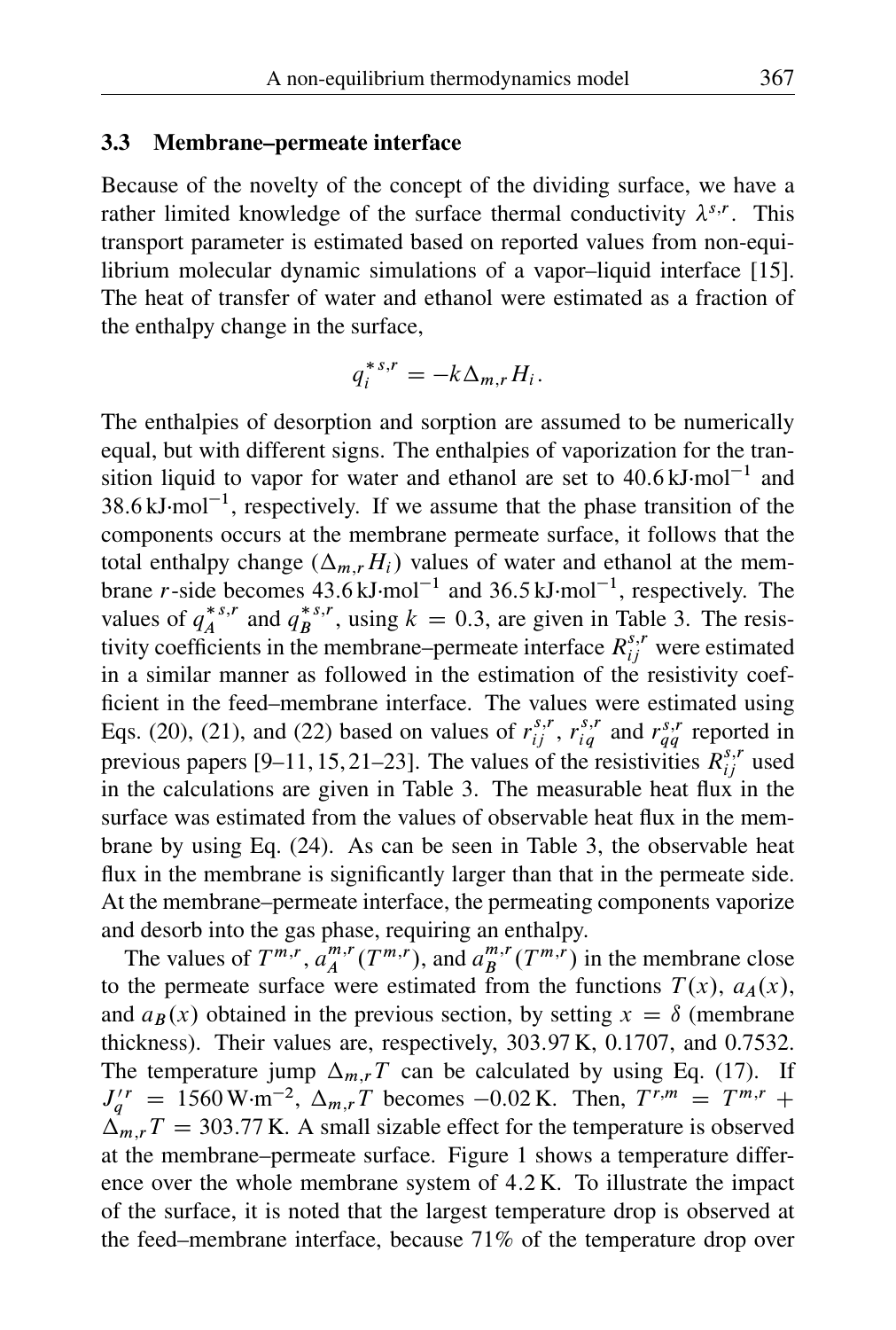| Parameter             | Units                                             | Value                 |
|-----------------------|---------------------------------------------------|-----------------------|
| $\lambda^{s,r}$       | $W \cdot m^{-2} \cdot K^{-1}$                     | 10 <sup>4</sup>       |
| $J_q^{\prime r}$      | $W \cdot m^{-2}$                                  | 1560                  |
| $q_A^{*s,r}$          | $J·mol-1$                                         | $-13.1 \times 10^{3}$ |
| $q_B^{*s,r}$          | $J \cdot mol^{-1}$                                | $-10.9 \times 10^{3}$ |
| $R_{AA}^{s,r}$        | $J \cdot m^2 \cdot s \cdot mol^{-2} \cdot K^{-1}$ | $1 \times 10^{-6}$    |
| $R_{BB}^{s,r}$        | $J \cdot m^2 \cdot s \cdot mol^{-2} \cdot K^{-1}$ | $3 \times 10^{-5}$    |
| $R^{s,r}_{\text{AB}}$ | $J \cdot m^2 \cdot s \cdot mol^{-2} \cdot K^{-1}$ | $8 \times 10^{-5}$    |

Table 3. Transport parameters for the membrane–permeate interface, r-side of the membrane.

the system is generated at this surface. The temperature difference over the membrane is the 24% of the total difference. Whereas the temperature drop at the membrane–permeate interface is only the 5% of the total difference. These facts indicate that temperature polarization occurring in a pervaporation process may be caused to a larger extent by surface effects.

The jump in the chemical potentials

$$
\Delta_{m,r} \mu_{A,T}(T^{m,r}) \quad \text{and} \quad \Delta_{m,r} \mu_{B,T}(T^{m,r}),
$$

which were estimated by using Eqs. (18) and (19), is  $-8.73 \text{ J} \cdot \text{mol}^{-1}$  and  $-7.26$  J·mol<sup>-1</sup>, respectively. The chemical potential change can be converted into activity variation by using the following relations:

$$
\Delta_{m,r} \mu_{A,T}(T^{m,r}) = RT^{m,r} \ln \left[ \frac{a_A^{r,m}(T^{m,r})}{a_A^{m,r}(T^{m,r})} \right],
$$
  

$$
\Delta_{m,r} \mu_{B,T}(T^{m,r}) = RT^{m,r} \ln \left[ \frac{a_B^{r,m}(T^{m,r})}{a_B^{m,r}(T^{m,r})} \right].
$$

It then follows that the activity of water,  $a_A^{r,m}$  $L_A^{r,m}(T^{m,r})$ , and the activity of ethanol,  $a_R^{r,m}$  $L_B^{r,m}(T^{m,r})$ , in the permeate close to the membrane surface are, respectively, 0.1701 and 0.7510. We can correct the activities defined at the local temperature  $T^{m,r}$  to the activities at the r-side of the surface defined at  $T^{r,m}$ , by

$$
R\ln\left[\frac{a_A^{r,m}(T^{r,m})}{a_A^{r,m}(T^{m,r})}\right] = \Delta_{m,r} H_A \frac{\Delta_{m,r} T}{T^{m,r} T^{r,m}},\tag{32}
$$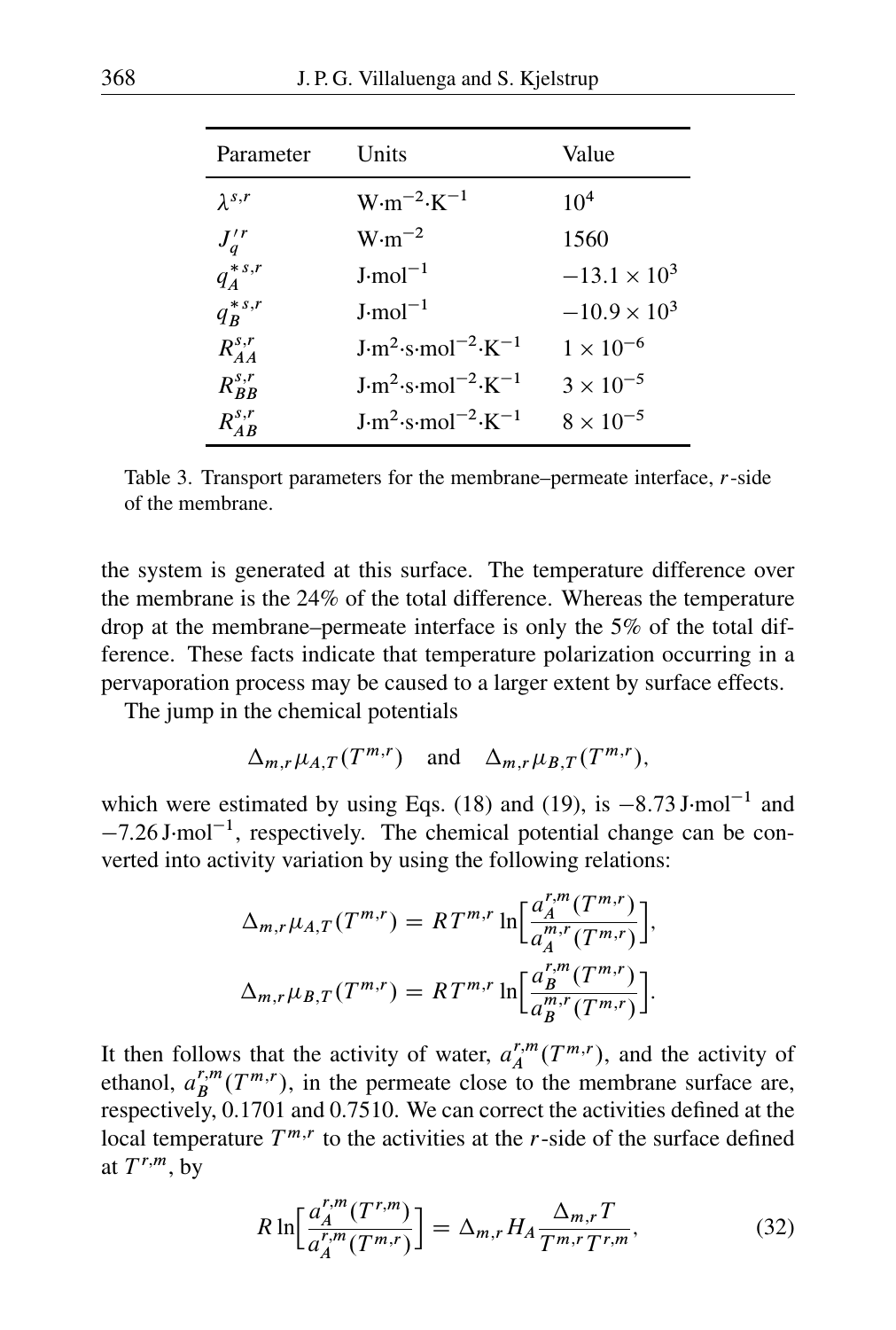$$
R\ln\left[\frac{a_B^{r,m}(T^{r,m})}{a_B^{r,m}(T^{m,r})}\right] = \Delta_{m,r} H_B \frac{\Delta_{m,r} T}{T^{m,r} T^{r,m}}.
$$
\n(33)

Therefore, the activities  $a_A^{r,m}$  $a_A^{r,m}(T^{r,m})$  and  $a_B^{r,m}$  $L_B^{r,m}(T^{r,m})$ , using Eqs. (32) and (33), are 0.1682 and 0.7503, respectively. In contrast to temperature behavior, the largest activity difference over the whole system is found over the membrane itself. In the case of water, Figure 2 shows a positive jump of 6% in the activity of water at the feed–membrane interface; the activity shows a drop of 3% at the membrane–permeate interface, while there is a 91% decrease in activity over the membrane. In the case of ethanol, Figure 3 shows that the activity decreases by 14% of the total difference at the feed–membrane interface, and there is a decrease over the membrane, 81% of the total temperature difference, whereas the activity decreases by 5% of the total difference at the membrane–permeate interface. In both cases, Figures 2 and 3 show that the activity variations at the feed–membrane and membrane–permeate interfaces are not negligible, indicating that chemical equilibriums cannot be assumed at both sides of the membrane.

### 4 Effect of membrane thickness

To investigate the influence of the variation of the membrane thickness on mass and heat transport, the transport equations  $(7)$ ,  $(15)$ , and  $(16)$  were solved in membranes with different thickness (in  $\mu$ m: 10, 25, 50, 100, and 150) using the same transport parameters, and the same boundary conditions at the membrane feed side (Eqs. (29), (30), and (31)). Table 4 gives the relative contributions to temperature difference over the membrane system. When the temperature difference over the membrane is compared to the temperature difference over the membrane surfaces, a significant contribution to the temperature drop is found at the feed–membrane surface. Moreover, the effect of the surface becomes larger as the membrane thickness decreases. As can be seen, 63% of the temperature drop over the system is generated at this surface of the thickest membrane, while 91% of the temperature drop is generated at this surface of the thinnest membrane. The temperature drop at the membrane–permeate surface is not significant. The extent to which the surfaces affect the heat transport process depends not only on the membrane thickness, but also on the thermal properties of the membrane system. Due to the high value of the thermal conductivity of the membrane, the heat resistance in the membrane is small. Then, the heat transfer resistance at the feed–membrane surfaces dominates the overall thermal resistance of the system, being the rate-determining step.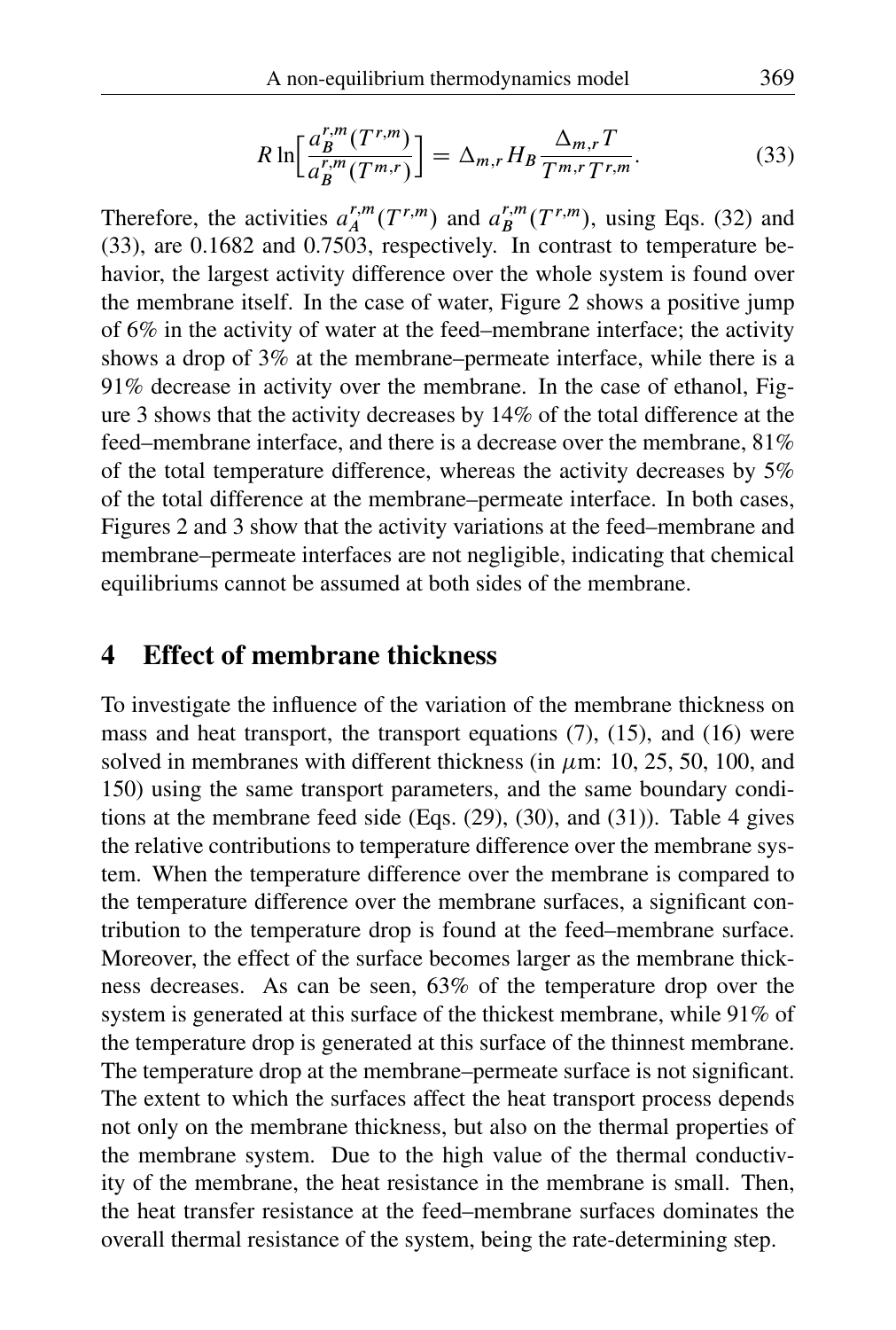| Membrane<br>thickness $(\mu m)$ | $\Delta_{l,m} T / \Delta_{\text{total}} T \quad \Delta T / \Delta_{\text{total}} T$<br>$(\%)$ | $(\%)$ | $\Delta_{m,r} T/\Delta_{\text{total}} T$<br>$(\%)$ |
|---------------------------------|-----------------------------------------------------------------------------------------------|--------|----------------------------------------------------|
| 150                             | 63                                                                                            | 33     | 4                                                  |
| 100                             | 71                                                                                            | 24     | 5                                                  |
| 50                              | 81                                                                                            | 14     | 5                                                  |
| 25                              | 87                                                                                            | 8      |                                                    |
| 10                              |                                                                                               |        |                                                    |

Table 4. Relative contributions to temperature difference over the whole system for membranes with different thicknesses. The temperature,  $T^{l,m}$ , of the feed mixture is 308 K. The relative temperature difference over the l-side membrane surface is  $\Delta_{l,m}T/\Delta_{\text{total}}T$ . The relative temperature difference over membrane is  $\Delta T / \Delta_{\text{total}} T$ . The relative temperature difference over the r-side membrane surface is  $\Delta_{m,r}T/\Delta_{\text{total}}T$ .

| Membrane<br>thickness $(\mu m)$ | $\Delta_{l,m} a_A/\Delta_{\text{total}} a_A \quad \Delta a_A/\Delta_{\text{total}} a_A \quad \Delta_{m,r} a_A/\Delta_{\text{total}} a_A$<br>$(\%)$ | $(\%)$ | $(\%)$ |
|---------------------------------|----------------------------------------------------------------------------------------------------------------------------------------------------|--------|--------|
| 150                             | 4                                                                                                                                                  | 94     |        |
| 100                             | 6                                                                                                                                                  | 91     |        |
| 50                              | 10                                                                                                                                                 | 81     | 9      |
| 25                              | 17                                                                                                                                                 | 67     | 16     |
| 10                              | 28                                                                                                                                                 | 45     | 27     |

Table 5. Relative contributions to water activity difference over the whole system for membranes with different thicknesses. The water activity,  $a_A^{l,m}$  $\iota^{I,m}_A,$ of the feed mixture is 0.2213. The relative activity difference over the  $l$ -side membrane surface is  $\Delta_{l,m}a_A/\Delta_{\text{total}}a_A$ . The relative activity difference over membrane is  $\Delta a_A/\Delta_{\text{total}}a_A$ . The relative activity difference over the r-side membrane surface is  $\Delta_{m,r}a_A/\Delta_{\text{total}}a_A$ .

Table 5 gives the relative contributions to water activity difference over the membrane system for membranes with different thicknesses. It is found that the main activity difference drop over the system is generated over the membrane for the thickest membranes. However, it is observed that the role of the surface becomes significant, and even dominant, as the membrane thickness decreases. For the membrane with a thickness of 150  $\mu$ m, it is found that 94% of the water activity drop over the system is gen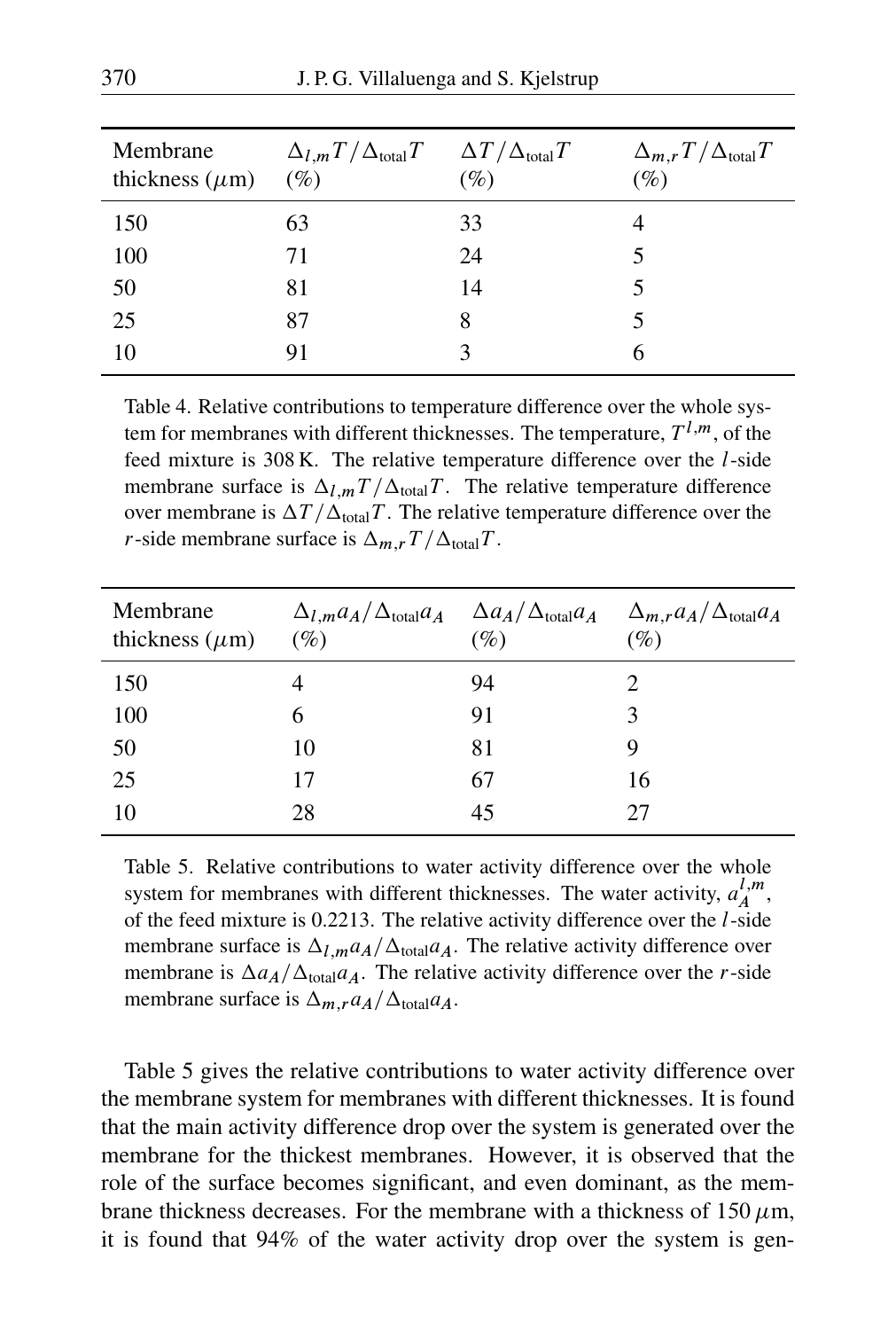erated over the membrane, while this difference is 6% over the surfaces. In contrast, for the membrane with a thickness of  $10 \mu m$ , it is found that only 45% of the water activity drop over the system is generated over the membrane, while this difference is 55% over the surfaces. The extent to which the surfaces affect the overall mass transport resistance depends not only on the membrane thickness, but also on the permeability of the membrane. For highly permeable membranes, the mass transfer resistance at the feed and permeate boundary layers contributes significantly to the overall transport resistance, being the rate-determining step depending on the existing hydrodynamic conditions. For less permeable membranes, the overall mass transfer resistance is dominated by the membrane resistance, which becomes significant with increasing the membrane thickness. Moreover, there is a limiting membrane thickness, below which the contribution of the boundary layers resistance to the overall resistance can be larger than the membrane resistance. In the present study, calculations have shown that the membrane resistance contribution to the overall transport resistance is larger than that of the surfaces resistance. However, it was found that when thinner membranes were used, the surface resistance was larger than the membrane resistance. The turning point can be localized between 25 and  $10 \mu m$  of membrane thickness.

Results have shown that both temperature and activity differences over the membrane increase with the membrane thickness. These results are in agreement with the fact that, as the membrane thickness is increased, the contribution of the membrane resistance becomes greater. The permeation rate is inversely proportional to membrane thickness because permeation resistance enhances as membrane thickness increases. With an increase in the thickness membrane, the component molecules have to cross more paths inside the membrane and mass transfer becomes dominated by the slower mass transfer, so permeation flux decreases. Similarly, the heat flux in the membrane is dominated by the conductive contribution over the thermo-diffusive contribution. Then, a thicker membrane gives more heat transport resistance, and thereby decreases the heat flux and, as a consequence, increases the temperature difference over the membrane.

## 5 Effect of temperature on the permeate side

Recently, it has been shown that the process intensification approach can be used to improve the performance of a membrane process [33]. It is possible to heat selectively by microwaves one part of a membrane system to en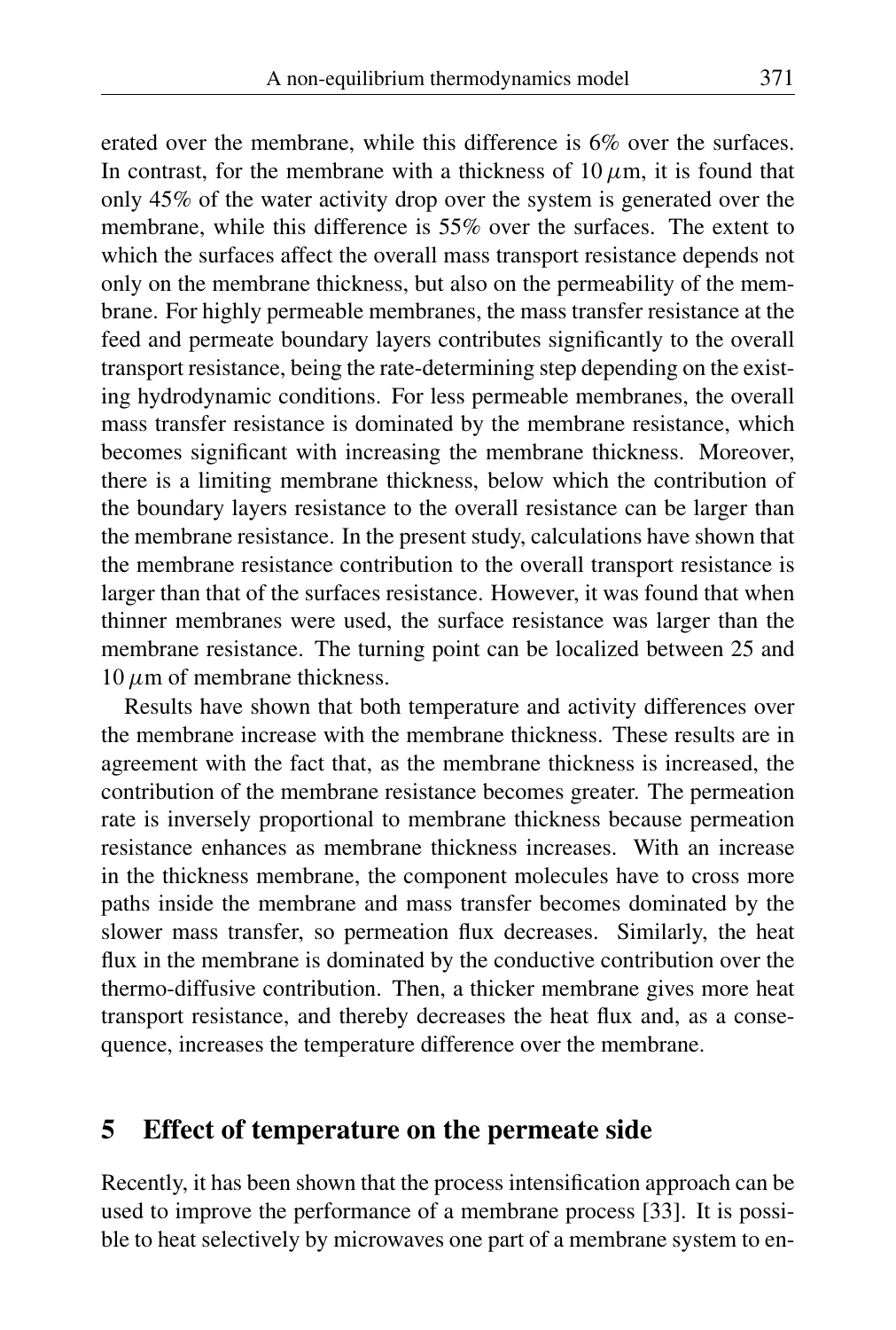hance the evaporation of the desired component of a mixture. In the present study, the effect of adding heat at a local position is studied by replacing the temperature as a variable by thermostating the permeate side of the membrane. This effect is modeled by solving the coupled mass and heat transport equations (Eqs. (7), (15), and (16)) subject to the additional boundary condition  $T = T^{m,r}$  at  $x = \delta$ , where  $T^{m,r}$  is a predetermined value. In the calculations, the membrane feed temperature,  $T^{m,l}$ , is set to 305 K, whereas the membrane permeate temperature,  $T^{m,r}$ , is set to the following values: 305 K, 315 K, 325 K, and 335 K. After calculations, it is found that the activity of water,  $a_A^{r,m}$  $L_A^{r,m}(T^{m,r})$ , is decreased when the membrane permeate temperature increases, whereas the activity of ethanol,  $a_B^{r,m}$  $L_B^{r,m}(T^{m,r}),$ increases with the membrane permeate temperature. However, the effect of adding heat at the permeate side is negligible; because the effect of the variation of the membrane permeate temperature on the component activities in the membrane is less than 1%. This behavior may be due to the small values of the measurable heat of transfer,  $q_i^{*m}$ , of water and ethanol in the membrane.

## 6 NET model validation

Experimental data on temperature variation and heat flux across the membrane for the ethanol–water system analyzed in the present study are not reported in the literature. Hence, in order to validate our NET model, its predictions are compared to the experimental data provided by Rautenbach and Albrecht for isopropanol dehydration by pervaporation [24,25]. On the basis of their reported data, the heat flux as a function of the temperature difference over the membrane system can be estimated for the propanol– water system, and the results are shown in Figure 4. The NET model predictions were obtained according to the next procedure: the systems of equations representing the NET model – Eqs.  $(1)$ ,  $(2)$ ,  $(3)$ ,  $(7)$ ,  $(15)$ ,  $(16)$ , (17), (18), and (19) – were solved using transport parameters and boundary conditions equal to those of the experimental propanol–water system. The membrane is in contact with binary mixture with a water content of 10 wt. %, at a temperature,  $T^{l,m}$ , of 308 K. The transport equations were solved using different values of the measurable heat flux,  $J_q^{\tilde{dl}}$  (in W·m<sup>-2</sup>: 680, 1360, 2040, 2720, and 3400). The NET data obtained in this way are also plotted in Figure 4. It is found that the NET approach is deemed good because the temperature data provided by the model agree very well to the experimental data.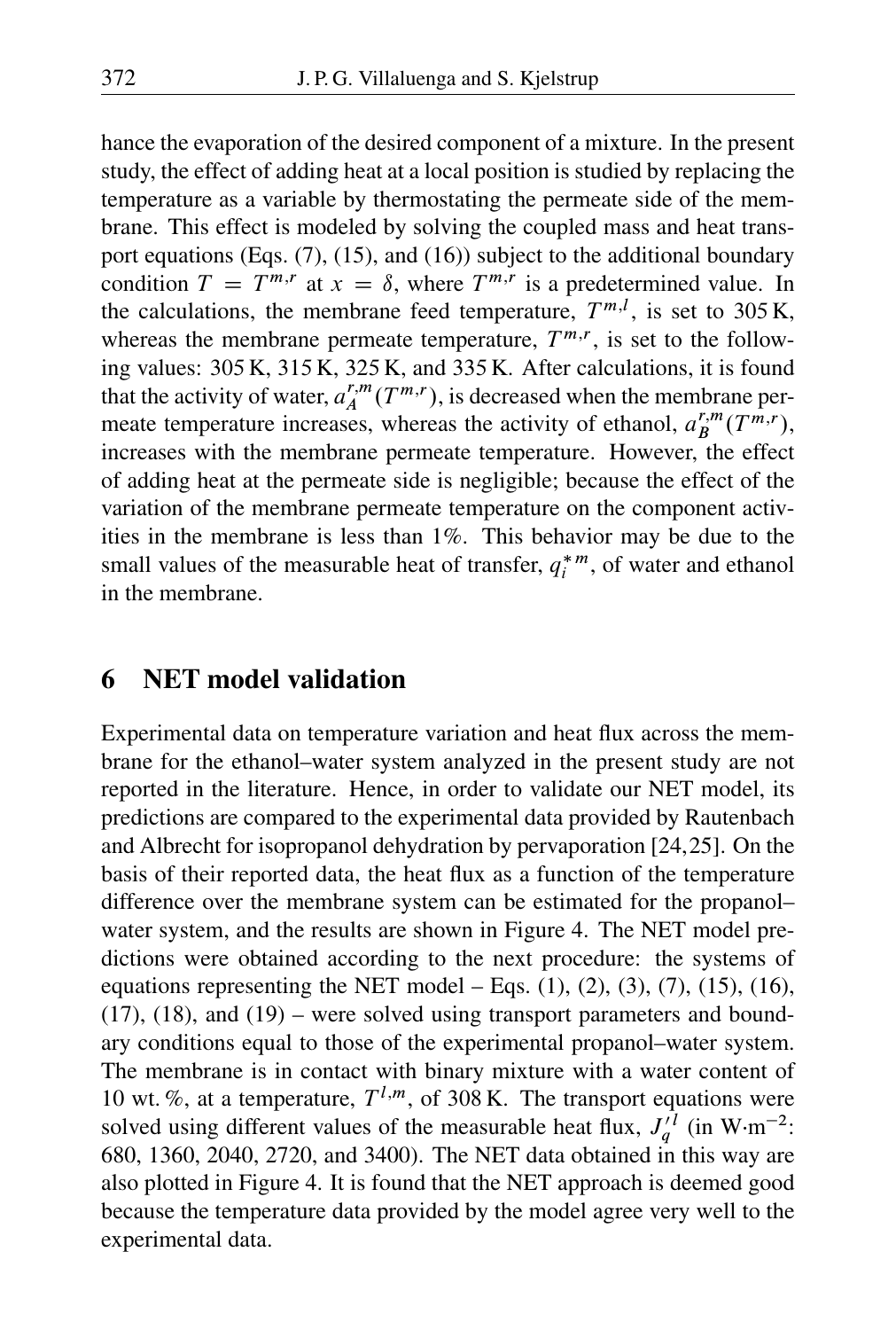

Figure 4. Experimental heat flux across the membrane for isopropanol dehydration as a function of the temperature difference (from the bulk feed-side to the permeate side close to the membrane surface). The measurable heat flux in the feed side ( $J_q^{11}$ : 680, 1360, 2040, 2720, and 3400 W·m<sup>-2</sup>) as a function the temperature difference over the entire system  $(T^{l,m} - T^{r,m})$  predicted by NET model.

## 7 Conclusions

Coupled heat and mass transport equations are derived based on non-equilibrium thermodynamics to model the pervaporation of a water–ethanol mixture in a membrane. The calculated water and ethanol activity and temperature profiles decrease linearly across the membrane, and show discontinuities at both the feed–membrane and the membrane–permeate interfaces. The temperature difference over the system is dominated by the interfaces. In contrast, the component activity difference over the system is dominated by the membrane.

The influence of the membrane thickness on transport equations shows that the role of the feed–membrane and membrane–permeate surfaces becomes greater as the membrane thickness decreases. The calculated temperature data by the non-equilibrium thermodynamics model are comparable to experimental results available for water–alcohol systems.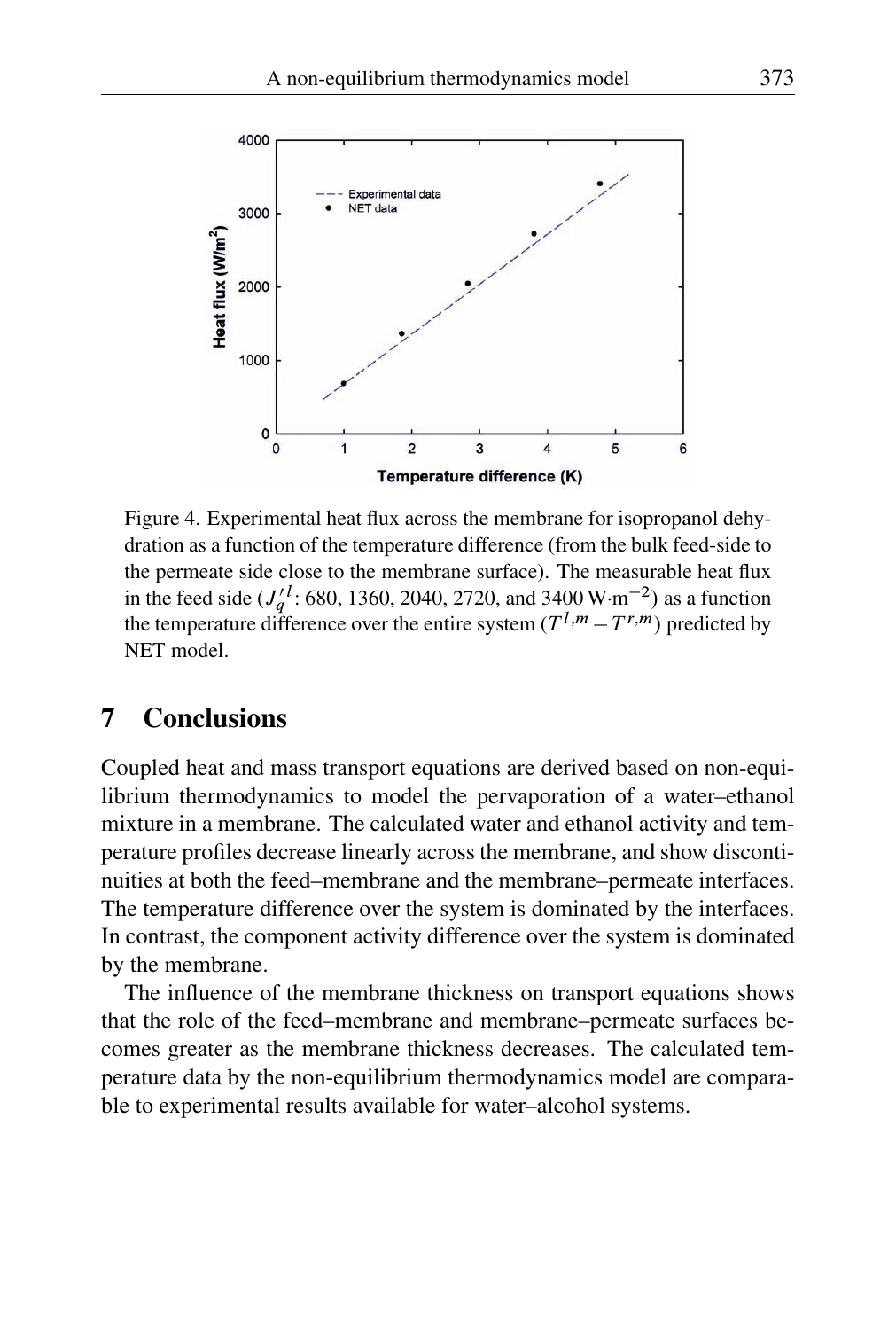## Bibliography

- [1] Wijmans, J. G. and Baker, R. W., The solution-diffusion model: A review, J. Membr. Sci., 107 (1995), 1–21.
- [2] Feng, X. and Huang, R. Y. M., Liquid separation by membrane pervaporation, Ind. Eng. Chem. Res., 16 (1997), 1048–1066.
- [3] Okada, T. and Matsuura, T., A new transport model for pervaporation, J. Membr. Sci., 59 (1991), 133–150.
- [4] Okada, T., Yoshikawa, M. and Matsuura, T., A study on the pervaporation of ethanol/water mixtures on the basis of pore flow model, J. Membr. Sci., 59 (1991), 151–168.
- [5] Okada, T. and Matsuura, T., Predictability of transport equations for pervaporation on the basis of pore-flow mechanism, J. Membr. Sci., 70 (1992), 163–175.
- [6] Hwang, S. T., Nonequilibrium thermodynamics of membrane transport, AIChE J., 50 (2004), 862–870.
- [7] Bedeaux, D. and Kjelstrup, S., Irreversible thermodynamics A tool to describe phase transitions far from global equilibrium, Chem. Eng. Sci., 59 (2004), 109–118.
- [8] Kjelstrup, S. and de Koeijer, G. M., Transport equations for distillation of ethanol and water from entropy production rate, Chem. Eng. Sci., 58 (2003), 1147–1161.
- [9] Kuhn, J., Stemmer, R., Kapteijn, F., Kjelstrup, S. and Gross, J., A nonequilibrium thermodynamics approach to model mass and heat transport for water pervaporation through a zeolite membrane, J. Membr. Sci., 330 (2009), 388–398.
- [10] Inzoli, I., Simon, J. M., Kjelstrup, S. and Bedeaux, D., Thermal effects during adsorption of n-butane on a silicalite-1 membrane: A non-equilibrium molecular dynamics study, J. Colloid Interface Sci., 313 (2007), 563–573.
- [11] Kjelstrup, S. and Bedeaux, D., Non-Equilibrium Thermodynamics of Heterogeneous Systems, Series on Advances in Statistical Mechanics, Volume 16, World Scientific Publishing, Singapore, 2008.
- [12] Bolto, B., Hoang, M. and Xie, Z., A review of membrane selection for the dehydration of aqueous ethanol by pervaporation, Chem. Eng. Process., 50 (2011), 227–235.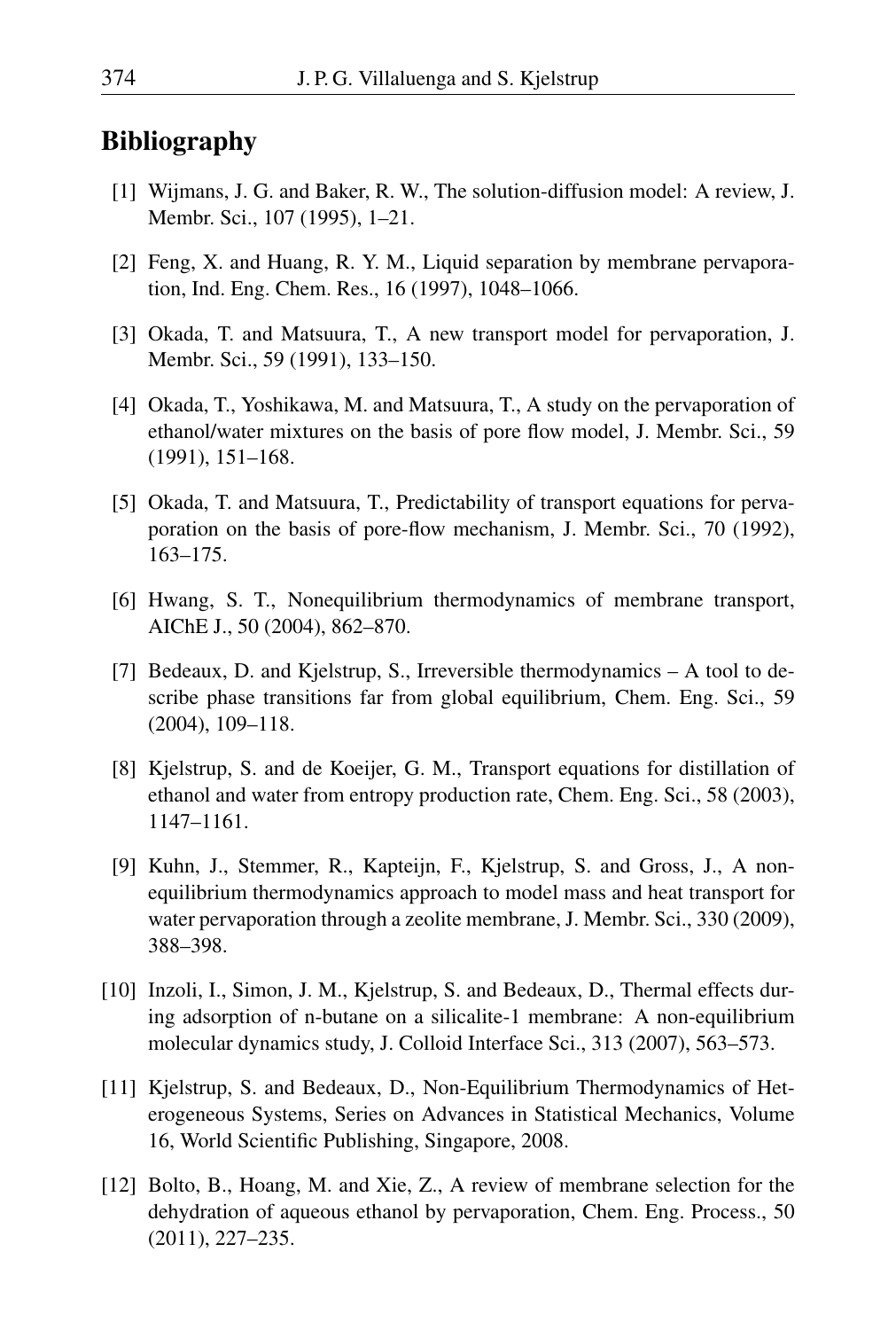- [13] Shao, P. and Huang, R. Y. M., Polymeric membrane pervaporation, J. Membr. Sci., 287 (2007), 162–179.
- [14] Chapman, P. D., Oliveira, T., Livingston, A. G. and Li, K., Membranes for the dehydration of solvents by pervaporation, J. Membr. Sci., 318 (2008), 5–37.
- [15] Xu, J., Kjelstrup, S., Bedeaux, D., Rosjorde, A. and Rekvig, L., Verification of Onsager's reciprocal relations for evaporation and condensation using non-equilibrium molecular dynamics, J. Colloid Interface Sci., 299 (2006), 452–463.
- [16] Burshe, M. C., Sawant, S. B., Joshi, J. B. and Pangarkar, V. G., Sorption and permeation of binary water–alcohols systems through PVA membranes crosslinked with multifunctional crosslinking agents, Sep. Purif. Technol., 12 (1997), 145–156.
- [17] Varghese, J. G., Kittur, A. A., Rachipudi, P. S. and Kariduraganavar, M. Y., Synthesis, characterization and pervaporation performance of chitosang-polyaniline membranes for the dehydration of isopropanol, J. Membr. Sci., 364 (2010), 111–121.
- [18] Magalad, V. T., Supale, A. R., Maradur, S. P., Gokavi, G. S. and Aminabhavi, T. M., Preyssler type heteropolyacid-incorporated highly waterselective sodium alginate-based inorganic–organic hybrid membranes for pervaporation dehydration of ethanol, Chem. Eng. J., 159 (2010), 75–83.
- [19] Magalad, V. T., Gokavi, G. S., Raju, K. V. S. N. and Aminabhavi, T. M., Mixed matrix blend membranes of poly(vinyl alcohol)-poly(vinyl pyrrolidone) loaded with phosphomolybdic acid used in pervaporation dehydration of ethanol, J. Membr. Sci., 354 (2010), 150–161.
- [20] Kjelstrup, S., Glavatsky, K. and Phoroah, J., Dynamic membrane boundary conditions for transport of heat and water, Proceeding of Fundamentals and Developments of Fuel Cells, Nancy, 2008.
- [21] Platten, J. K., The Soret effect: A review of recent experimental results, J. Appl. Mech. Trans. ASME., 73 (2006), 5–15.
- [22] Fang, G. and Ward, C. A., Temperature measured close the interface of an evaporating liquid, Phys. Rev. E., 59 (1999), 417–428.
- [23] Simon, J. M., Kjelstrup, S., Bedeaux, D. and Hafskjold, B., Thermal flux through a surface of n-octane. A non-equilibrium molecular dynamics study, J. Phys. Chem. B., 108 (2004), 7186–7195.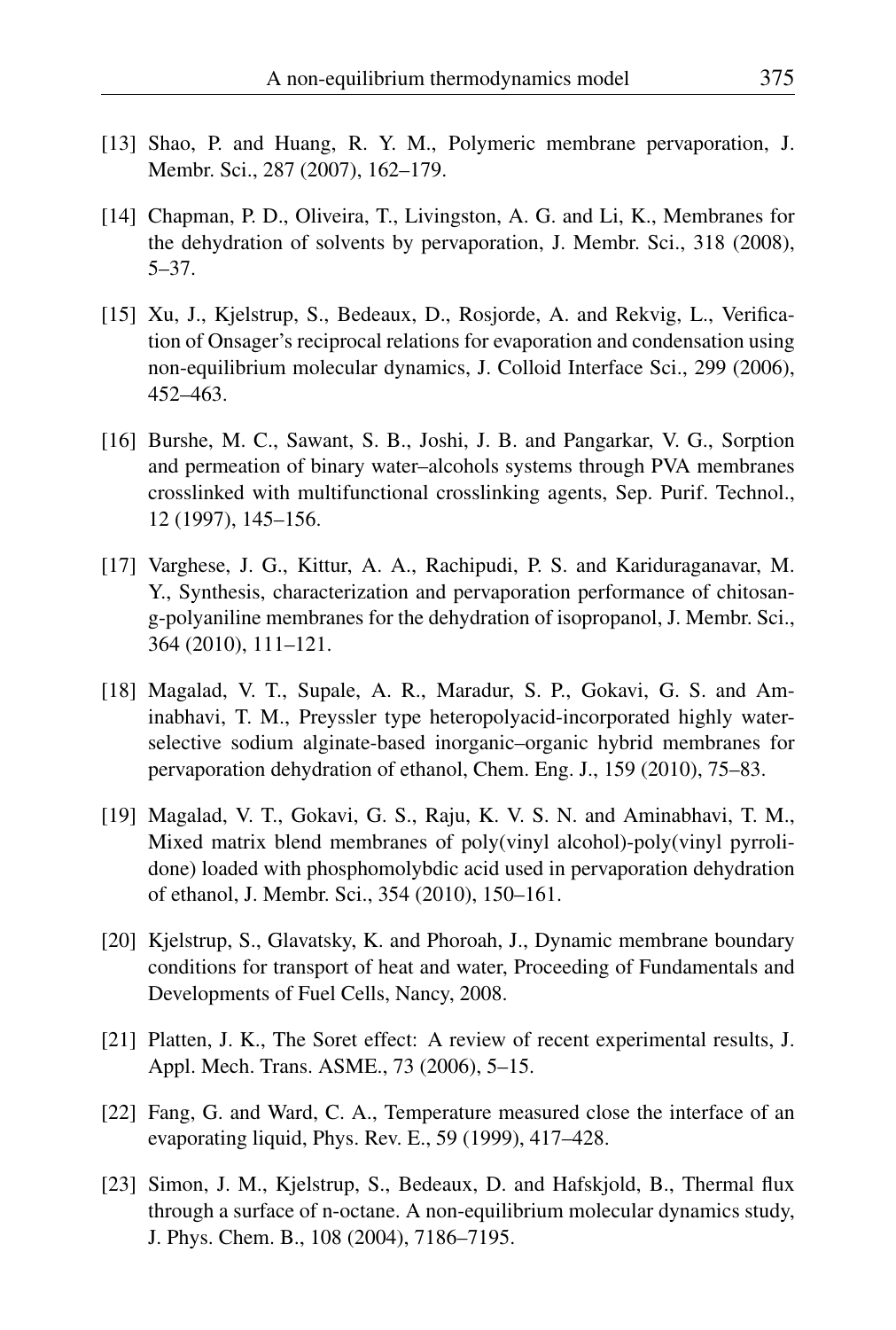- [24] Rautenbach, R. and Albrecht, R., On the behavior of asymmetric membranes in pervaporation, J. Membr. Sci., 19 (1984), 1–22.
- [25] Rautenbach, R. and Albrecht, R., The separation potential of pervaporation. Part 2. Process design and economics, J. Membr. Sci., 25 (1985), 25–54.
- [26] Villaluenga, J. P. G. and Cohen, Y., Numerical model of non-isothermal pervaporation in a rectangular channel, J. Membr. Sci., 260 (2005), 119–130.
- [27] Vie, P. J. S. and Kjelstrup, S., Thermal conductivities from temperature profiles in the polymer electrolyte fuel cell, Electrochim. Acta, 49 (2004), 1069– 1077.
- [28] Burheim, O., Vie, P. J. S., Pharoah, J. G. and Kjelstrup, S., Ex situ measurements of through-plane thermal conductivities in a polymer electrolyte fuel cell, J. Power Sources, 195 (2010), 249–256.
- [29] Villaluenga, J. P. G., Seoane, B., Barragán, V. M. and Ruiz-Bauzá, C., Thermo-osmosis of mixtures of water and methanol through a Nafion membrane, J. Membr. Sci., 274 (2006), 116–122.
- [30] Jiraratananon, R., Chanachai, A. and Huang, R. Y. M., Pervaporation dehydration of ethanol–water mixtures with chitosan/hydroxyethylcellulose (CS/HEC) composite membranes. II. Analysis of mass transport, J. Membr. Sci., 199 (2002), 211–222.
- [31] Schaetzel, P., Vauclair, C., Nguyen, Q. T. and Bouzerar, R., A simplified solution-diffusion theory in pervaporation: The total solvent volume fraction model, J. Membr. Sci., 244 (2004), 117–127.
- [32] Yoshikawa, M., Masaki, K. and Ishikawa, M., Pervaporation separation of aqueous organic mixtures through agarose membranes, J. Membr. Sci., 205 (2002), 293–300.
- [33] Drioli, E., Stankiewicz, A. I. and Macedonio, F., Membrane engineering in process intensification. An overview, J. Membr. Sci., 380 (2011), 1–8.

Received January 19, 2012; accepted June 12, 2012.

#### Author information

Juan P. G. Villaluenga, Department of Applied Physics, University Complutense of Madrid, Plaza de las Ciencias, 1, 28040 Madrid, Spain. E-mail: [juanpgv@fis.ucm.es](mailto:juanpgv@fis.ucm.es)

Signe Kjelstrup, Department of Chemistry, Norwegian University of Science and Technology, Realfagbygget, D3, NO-7491 Trondheim, Norway. E-mail: [signe.kjelstrup@nt.ntnu.no](mailto:signe.kjelstrup@nt.ntnu.no)